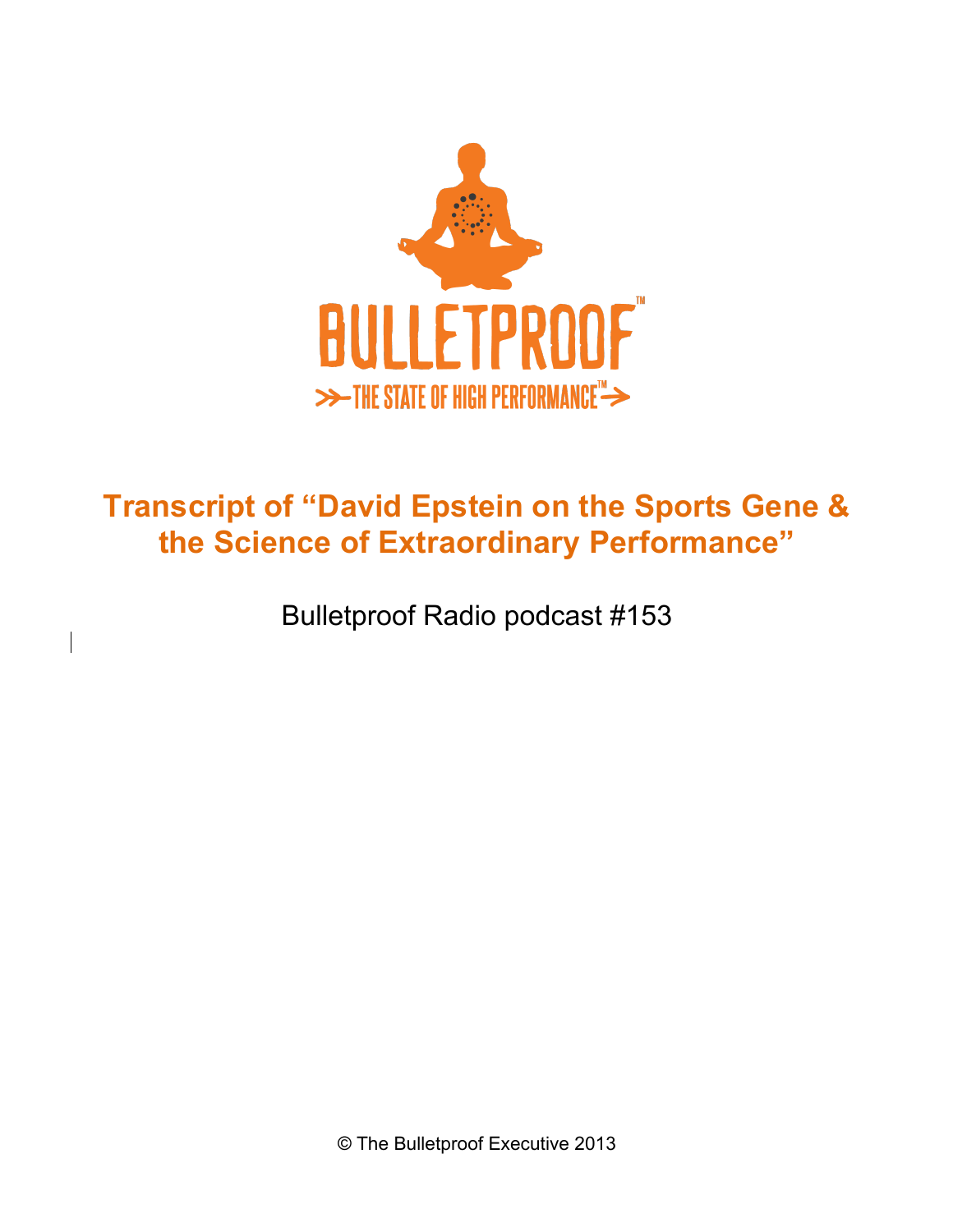

#### Warning and Disclaimer

The statements in this report have not been evaluated by the FDA (U.S. Food & Drug Administration).

Information provided here and products sold on bulletproofexec.com and/or upgradedself.com and/or betterbabybook.com are not intended to diagnose, treat, cure, or prevent any disease.

The information provided by these sites and/or by this report is not a substitute for a face-to-face consultation with your physician, and should not be construed as medical advice of any sort. It is a list of resources for further self-research and work with your physician.

We certify that at least one statement on the above-mentioned web sites and/or in this report is wrong. By using any of this information, or reading it, you are accepting responsibility for your own health and health decisions and expressly release The Bulletproof Executive and its employees, partners, and vendors from from any and all liability whatsoever, including that arising from negligence.

Do not run with scissors. Hot drinks may be hot and burn you.

# If you do not agree to the above conditions, please do not read further and delete this document.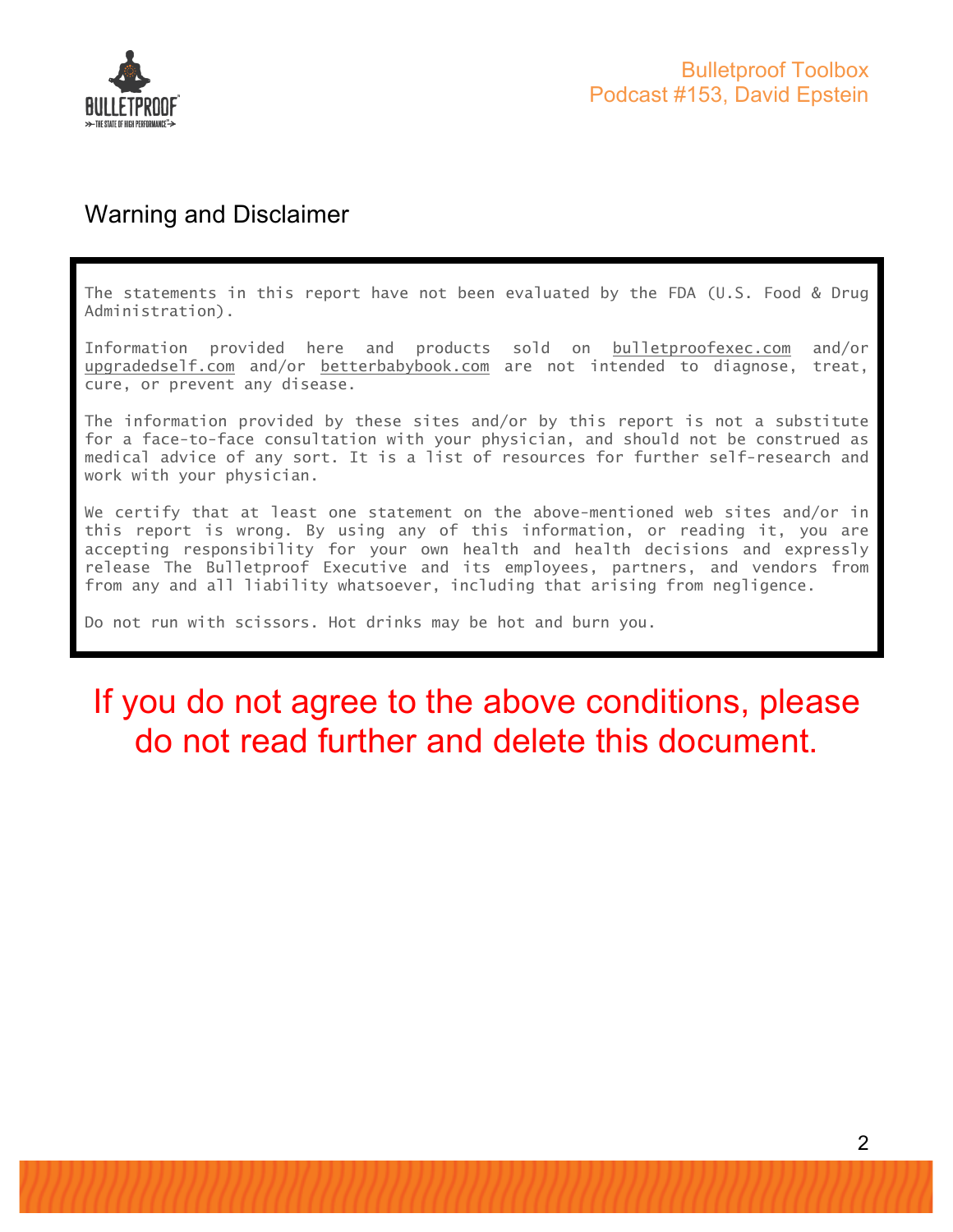

Dave: Hey, it's Dave Asprey with Bulletproof Radio. Today's cool fact of the day is that Tibetans can thrive in an environment with 40% less oxygen than there is at sea level. If you're from Colorado, and you think you're kind of cool and you survive on just a little bit of oxygen, 87% of Tibetans have a genetic mutation that lets them perform at high altitudes without adaptation to make more red blood cells. Basically, they just metabolize oxygen better than most people do, so I'm guessing it's that gene that helped a guy whose name I cannot pronounce but I'm going to do my best, Choeyang Kyi, who's the first Tibetan Olympian, and he earned a bronze medal in 2012's 20K race walk. He didn't have to use EPO, because he built it naturally, and that's badass.

> Another cool fact of the day, a bonus one today, is that I'm doing a new biohack: Using very short-term extreme oxygen deprivation to raise my own EPO levels, and I'm going to keep you guys up to date on that as things go on.

Speaking of EPO and things like that, today's guest is David Epstein, who wrote an amazing book called "The Sports Gene." David is not just the author of that book, but he's won awards for hard-hitting pieces on sports science and medicine, Olympic sports, he's an investigative reporter, 2014 TED speaker. Basically, if you're writing about sports performance and ways to push boundaries, you'll find David's name all over it.

David, welcome to the show.

- David: Thank you for having me, I'm really excited to be talking to you.
- Dave: I've wanted to talk with you, David, for literally six months, and I've been trying to schedule this. All your writing and stuff is cool, but one of your skills is catching marshmallows in your mouth.

David: That's true.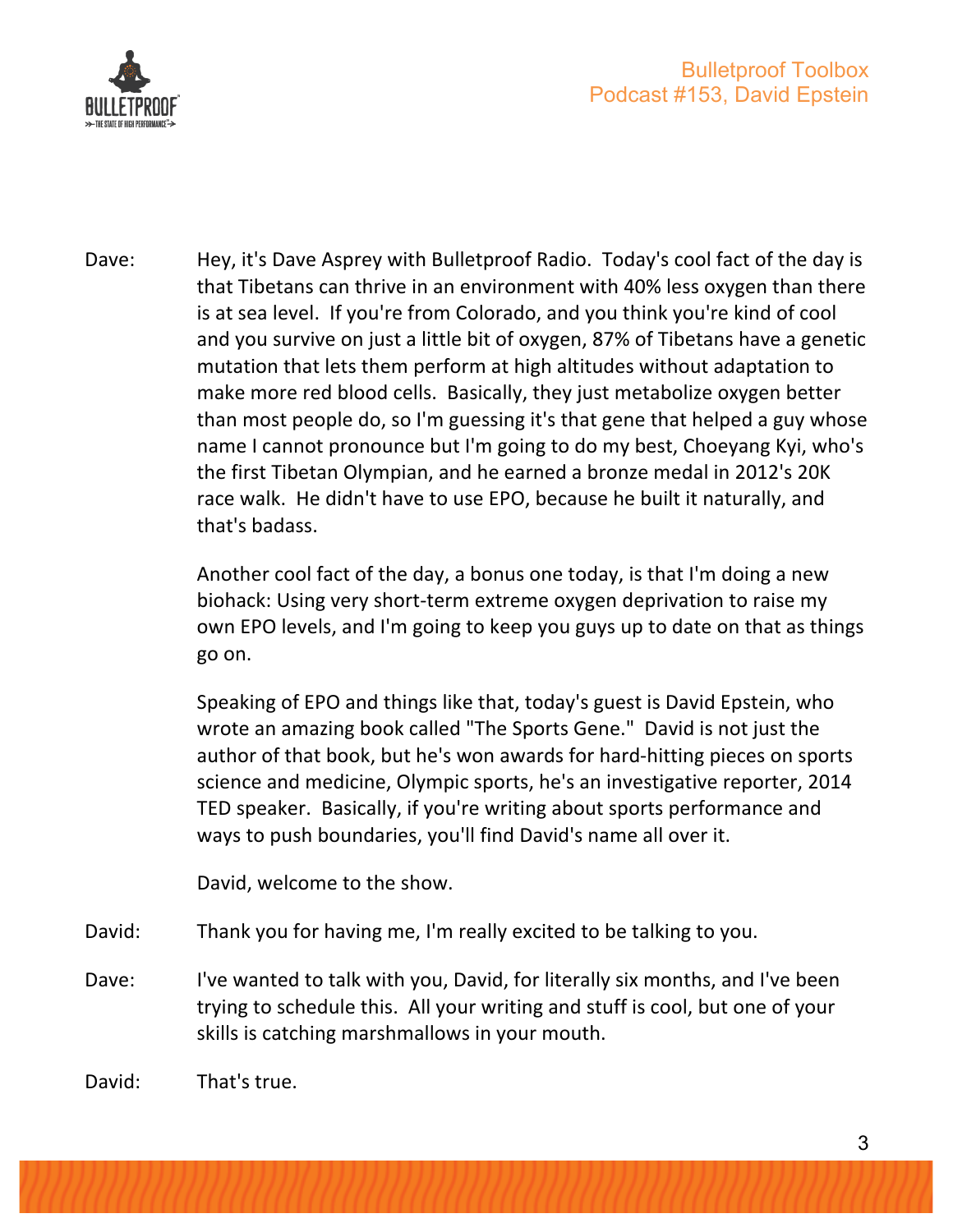

- Dave: That was the reason I wanted to talk to you; pretty much, we're just going to talk about that.
- David: Thank goodness, because I've been waiting for somebody to ask about that, and finally the day has arrived.
- Dave: I just want to know, are they organic?
- David: I've put more emphasis on that in recent years in my life, so most of my training in marshmallows, they were sadly not organic.
- Dave: Nice. High-intensity marshmallow training is actually ... There's a whole book about that, but we'll got off of marshmallows. Let's talk about high performance. Why do you care so much about it? Do you have some sort of thing in your life that made you a high performance guru?
- David: That's a great question. The questions in my book in a sports scene came very much out of things that I saw or experienced. I happened to grow up in an area outside of Chicago that had this mini-Jamaican diaspora, so there are all these young Jamaican guys my age, and it made track and field really popular at my high school. We won our conference championship 24 years in a row, largely on the backs of these Jamaican runners.

When I flipped open an atlas when I was 16 years old, and realized that's an island of two and a half million people, I started to say, "Boy, what the heck's going on over there that's producing all these people that are my best friends and my training partners?" Then I move up to a little longer distance in college, and now I'm meeting all these runners from Kenya racing against those guys, learning they're all from one, tiny town. Again, I'm wondering just what's going on around me.

At the same time, I was training with a group of five guys, doing the same things day in, day out, eating together, sleeping together, training together stride for stride, and we're becoming more different, not more the same. I just started compiling these questions through my own training, about how these things could be.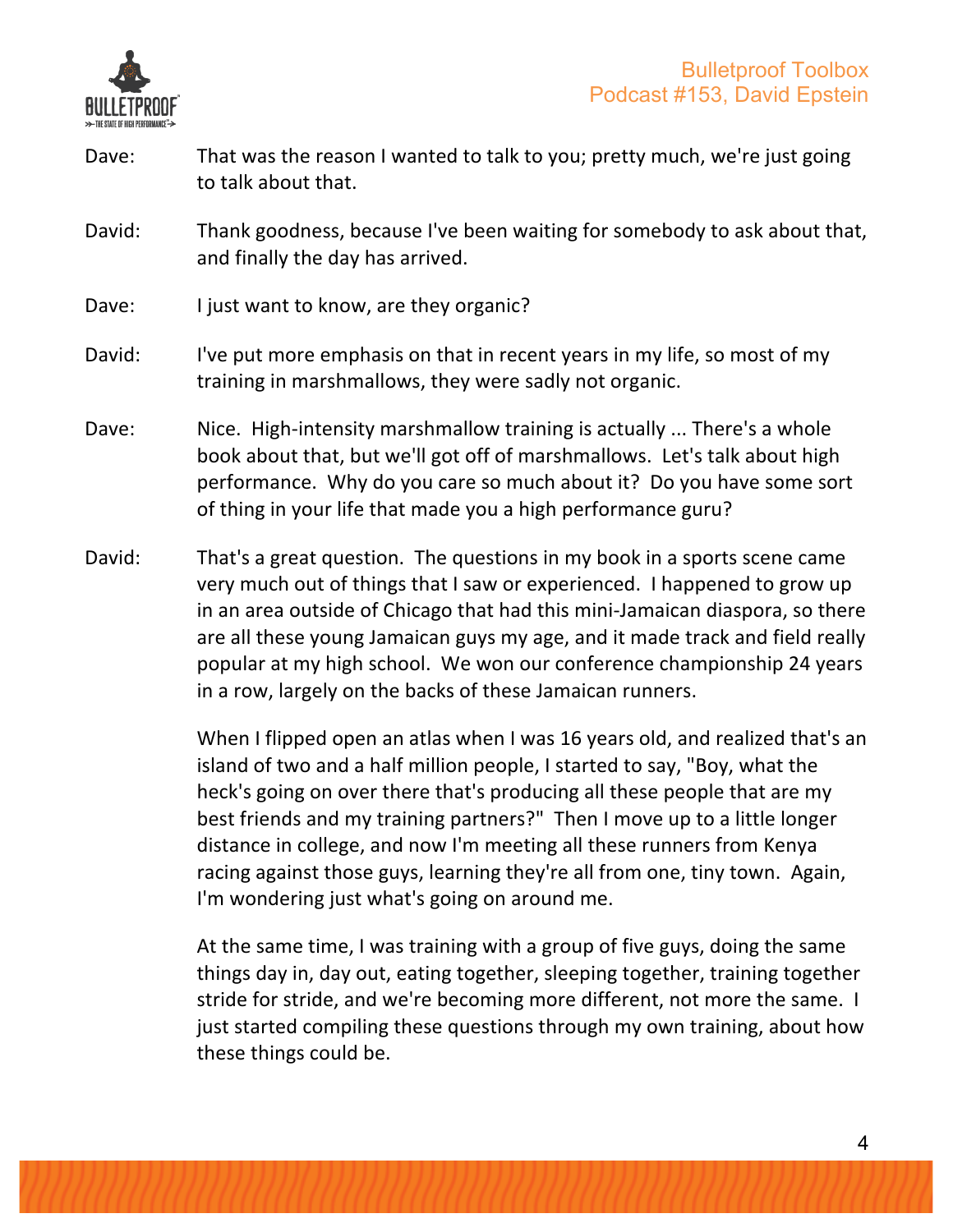

Being a sports fan, and combining that with things like why can women softball pitchers always strike out the best major league hitters, just wondering. I had all these questions that I never really let go of. Finally, when somebody gave me the opportunity to take them on in the form of a book, I jumped at it.

- Dave: So you were a runner, and you're running against these Jamaicans, and I'm assuming they were kicking your ass left and right?
- David: I'm pretty fast, I ran at U.S. Indoor Nationals; in the sprints, they would usually get me. Once I moved up a little bit, then I had a lot of success, and then I had to face the Kenyans. I moved up from the Jamaicans to the Kenyans.
- Dave: Ouch. You had a little sweet spot where you weren't as long as the Kenyans, and you weren't as sprinty as the Jamaicans, and you could ... The comfortable middle was your performance spot?
- David: Precisely. Learning my place.
- Dave: Are we going to see genetic testing early in life to help people know what sports to do, or are we going to handicap for genes in the Olympics?
- David: Style?
- Dave: What's going to happen there?
- David: That's a good question. Actually, I was just interviewed recently because the Uzbekistan Olympic Committee has decided they're going to start testing children for a suite of genes to predict who's going to become Olympians. Now, what they're doing is not really going to work, because the kind of thing they're doing is similar to what a lot of companies that are offering genetic testing to parents for their kids are doing; they're testing for things like the ACTN3 gene, which is a gene that codes for a protein found only in fast-twitch muscle fibers. That's the kind that contract explosively for sprinting and jumping. If you don't have at least one of the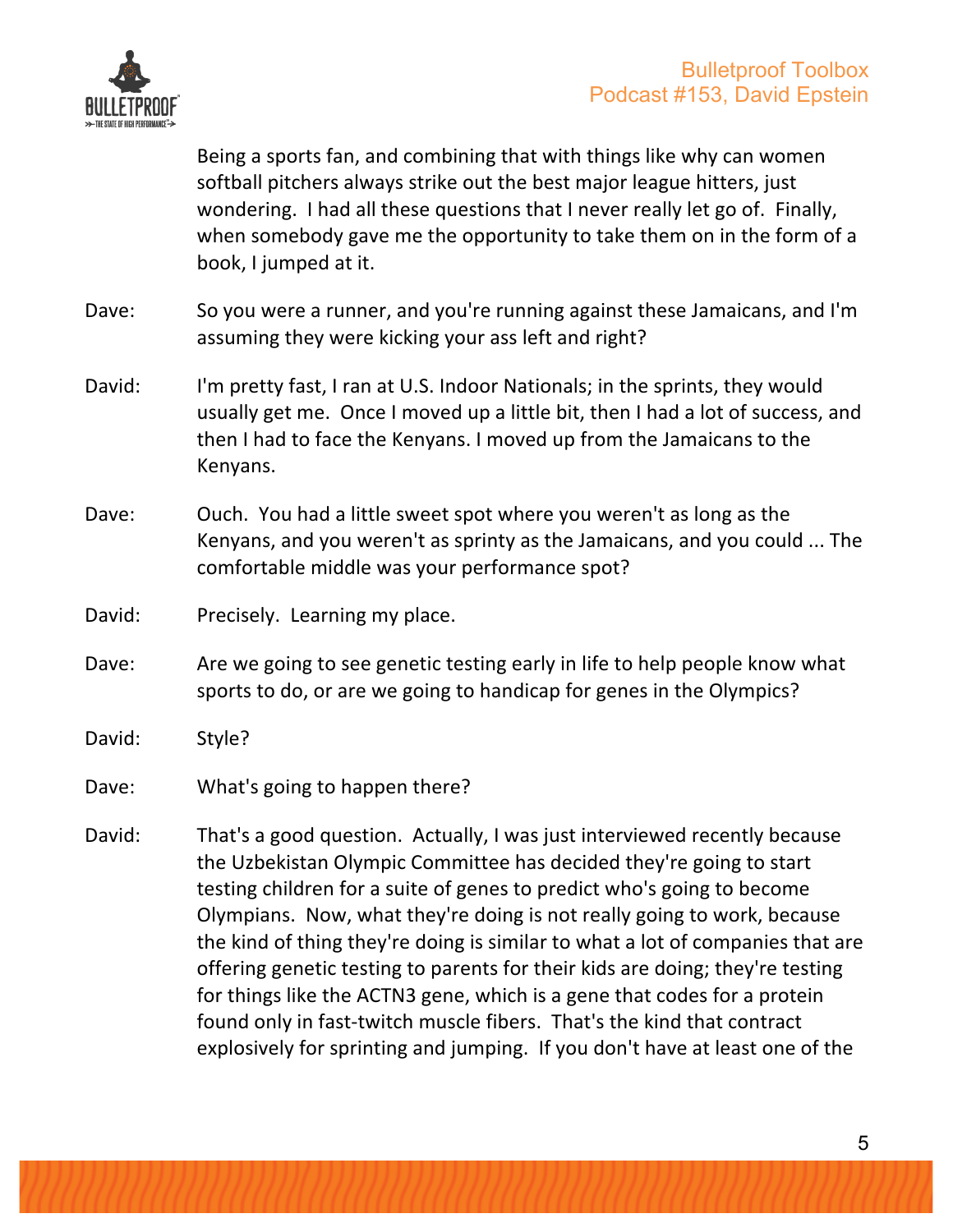

sprint versions of that gene, you won't be in the Olympic 100-meter final, period. That's just a fact.

That only rules out one billion of seven billion people on earth, and so it's incredibly nonspecific. You probably knew that anyway; you'd have a better genetic test with a stopwatch. Even though it's kind of sexy and avant-garde, they're really not actually going to get good information from it. Most traits are a combination of environment and complex networks of genes, and so I don't think we're going to see a lot of genetic testing quite yet.

You're better off measuring physiology directly. You're talking about EPO levels and hematocrit, the proportion of your bloodstream that's red blood cells. Those are things you should measure directly, rather than looking at the genes that have something to do with them. I always tell people, "Why test for height genes when you can use the tape measure?" So I don't think -

- Dave: That's brilliant, by the way.
- David: I do think there will be more ... Already, we've seen people being slotted into certain sports based on physiology. Only in rare cases do I think that will come directly from genetic testing.

More so, I think genetic testing is going to have an influence in helping people manage injury. We know there's a gene that disposes some people to having permanent damage when they take concussions, and that gene is highly over-represented among the former NFL players who are having their brains dissected. Those people just don't have the same threshold for insult to the brain as other people do, and that's the kind of thing I think that we might see being put into use.

Dave: There's another gene for hyper-flexibility. When you have that, your chances of getting knee and shoulder injuries are much higher, so maybe you shouldn't play soccer competitively or pitch, because you're going to spend a lot of time training and then you're going to get injured, and it's not going to heal right.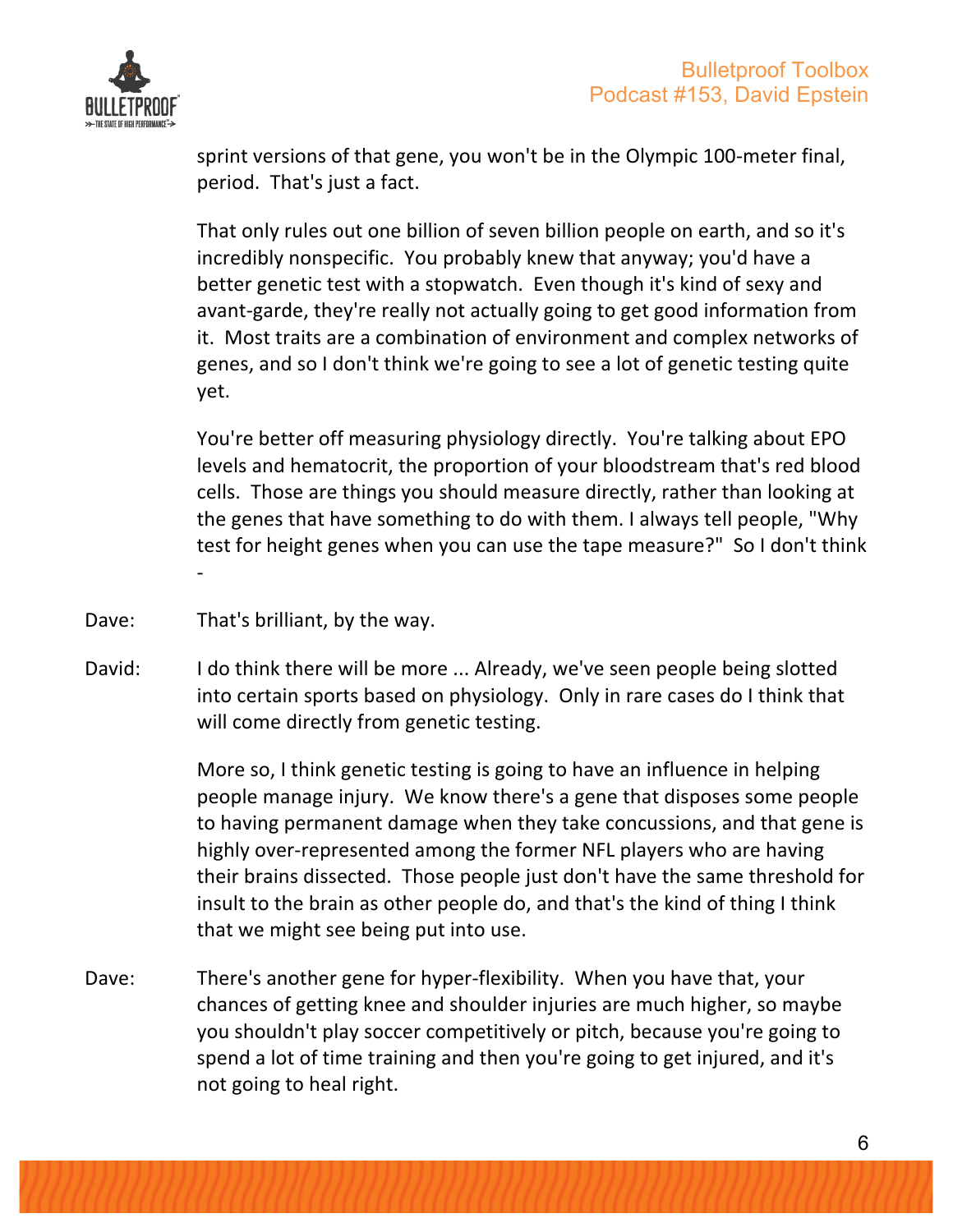

- David: That's right. Versions of the collagen genes, which are ... People call it the body's glue, holding together tendons and ligaments, and people with certain versions of some of those collagen genes are quite flexible but also prone to, like you said, tearing tendons or ligaments. Some of them that have a really extreme version have this syndrome called Ehlers-Danlos syndrome. Those are actually the people in the circus, who are so flexible they can fold themselves into a box and that sort of thing.
- Dave: Those people just make me mad, those really flexible people.
- David: Right, there ya go.
- Dave: If you're listening in the car, I just put my ankle behind my head. If you're watching on YouTube, then you just caught a view of my leg in a strange spot. I tend to be more flexible, but I wasn't always; it's partly because I take enzymes that dissolve adhesions, but also I'm probably more flexible than average.
- David: Some of those people ... I wouldn't necessarily go as far to say that those people shouldn't play soccer, but I do think they should be ... Exercise geneticists have started introducing the term "pre-habilitation strengthening exercises" that they can do before injury, because they might be at increased susceptibility. I think that's wise.
- Dave: It's one of those things where, for my kids, I would love to have ... Are you likely to spend a lot of time with knee surgeons if you do this kind of sport? Maybe you should swim or lift weights or something else, or wrestle or whatever. Knowing that is valuable, but when I go back to what's happening in Uzbekistan, the Eastern Bloc has a history of doing stuff 30 years before everyone else. I do a Whole Body Vibration; behind me, that's my vibration plate. That came out of the Russian space program, where ... It works. It increases bone density in those studies, which is really amazing.

That was an athletic performance and a space performance thing. Also, some of the first electrical stimulation stuff came out of Russia and East Germany, and they'd knock people out, put a stick in their mouth, and then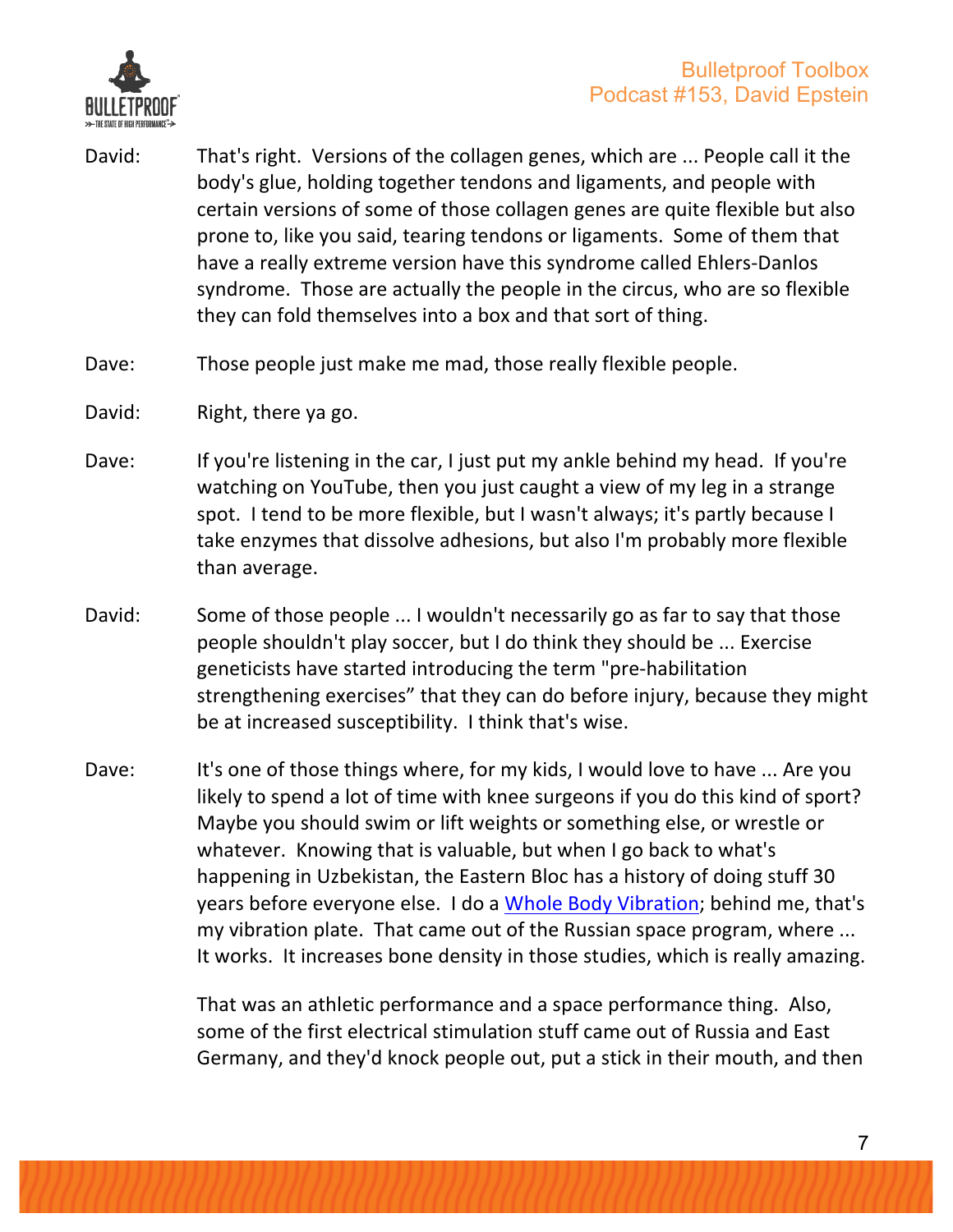

run all these currents to make them grow muscles. They'd inject them with all sorts of crazy hormones and whatnot, but hey, they won a lot of medals.

Those advances came at great personal cost for the people that did them, but we can still take advantage of them now. I wonder if the sort of crazysounding stuff in Uzbekistan is, 30 years from now, we're going to be, "Oh, we can already pick out our 80% most likely to medal people using this complex set of genetic variables and, probably, epigenetic variables." We going to get there?

David: I think we're going to get there partway with genetics; I think we're going to get there partly just because we have a better understanding of physiology. I think you're absolutely right, some things that are being done early one that are kind of scatter-shot, some that work and some that don't, we'll come to understand them. We're approaching the thousand-dollar full genome sequence, and we'll come to understand some of these things a lot better.

> Probably the most famous exercise genetic study of all time, one that I write about in the book, is the HERITAGE Family Study. It looks at why people can be put on absolutely identical training and have incredible differences in the way that their bodies change. In one segment of that study, where 98 two-generation families were put on - sedentary people put on five month intense cycling training program, spread across four university centers, controlled in the lab, they found a 21-gene predictor set that could tell who would improve in response to this same training.

People who had at least 19 of the good versions of these genes improved the amount of oxygen their bodies could move three times as much as people who had fewer than ten. This kind of thing, that can explain why there's no sort of cookie cutter training program, I think we can ... Rather than saying, "Hey, you have to go to this sport," we can tell people, "Look, this is why you're not getting a certain benefit from this training program; let's try this other thing, where you might get the benefits that you're looking for."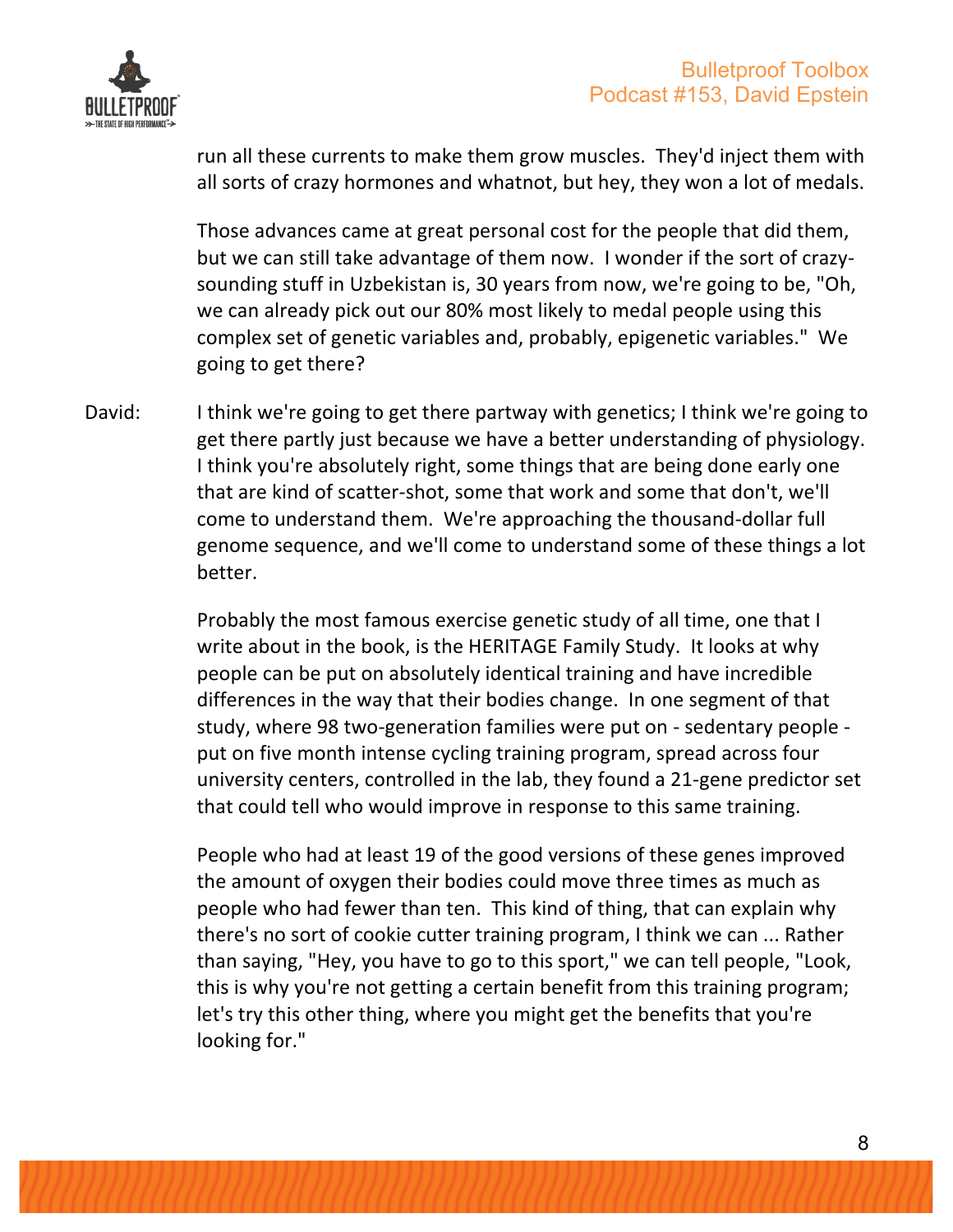

I hope that instead of moving toward trying to pigeonhole people based on their genetics, we move toward trying to show them that there are more options, and some that might get them where they want to go. I get asked a lot, "Do you think this is sort of scary, that we're all going to be told what our destiny is?" What I think is, rather than hiding from the information, the way to move forward is to find what differences between people are real, first of all, and then which ones are important; then use those to try to get the optimal outcomes for every individual.

Dave: Okay, I buy that. So, there's going to be a set of interesting knowledge that we can pick up there. What are the things that we can do proactively? Can we grow new mitochondria? Like, okay, I have some genetic stuff, my whole life basically was like, "Someone says you should do that" - because I'm a hacker - someone says you should do that; watch me not do that, but there's that little impish desire that's like, "Actually, you could probably break that if you just pushed it right there."

> That can be channeled for good, or you can really break stuff that way, and that's why we have black hat and white hat hackers. When I turn towards my own body, I'm like, okay, I have these strengths and I have these weaknesses, but I don't actually accept those. What are the things that are lowest-hanging fruit in the research you've done for your book that let people basically do things that they're probably genetically not supposed to do, without getting hurt?

David: I think for one, tailoring training based on muscle fiber type proportions and things like that. There are countries that are now doing this, and they give all the athletes a biopsy; they look at some of the metabolic qualities of muscle fibers, as well as whether those muscle fibers are contractal speed, things like that; whether they're fast-twitch or slow-twitch. Of course, that's breaking down a complex spectrum into simple terms.

> We know that those people who have these different physiologies, it's a zero-sum game when it comes to muscle fibers. The more type 2, or fasttwitch, you have, the fewer type 1, or slow-twitch, you have. Training can make fast-twitch fibers more endurant, but it doesn't make slow-twitch fibers twitch faster. That sort of limits your explosiveness. We know that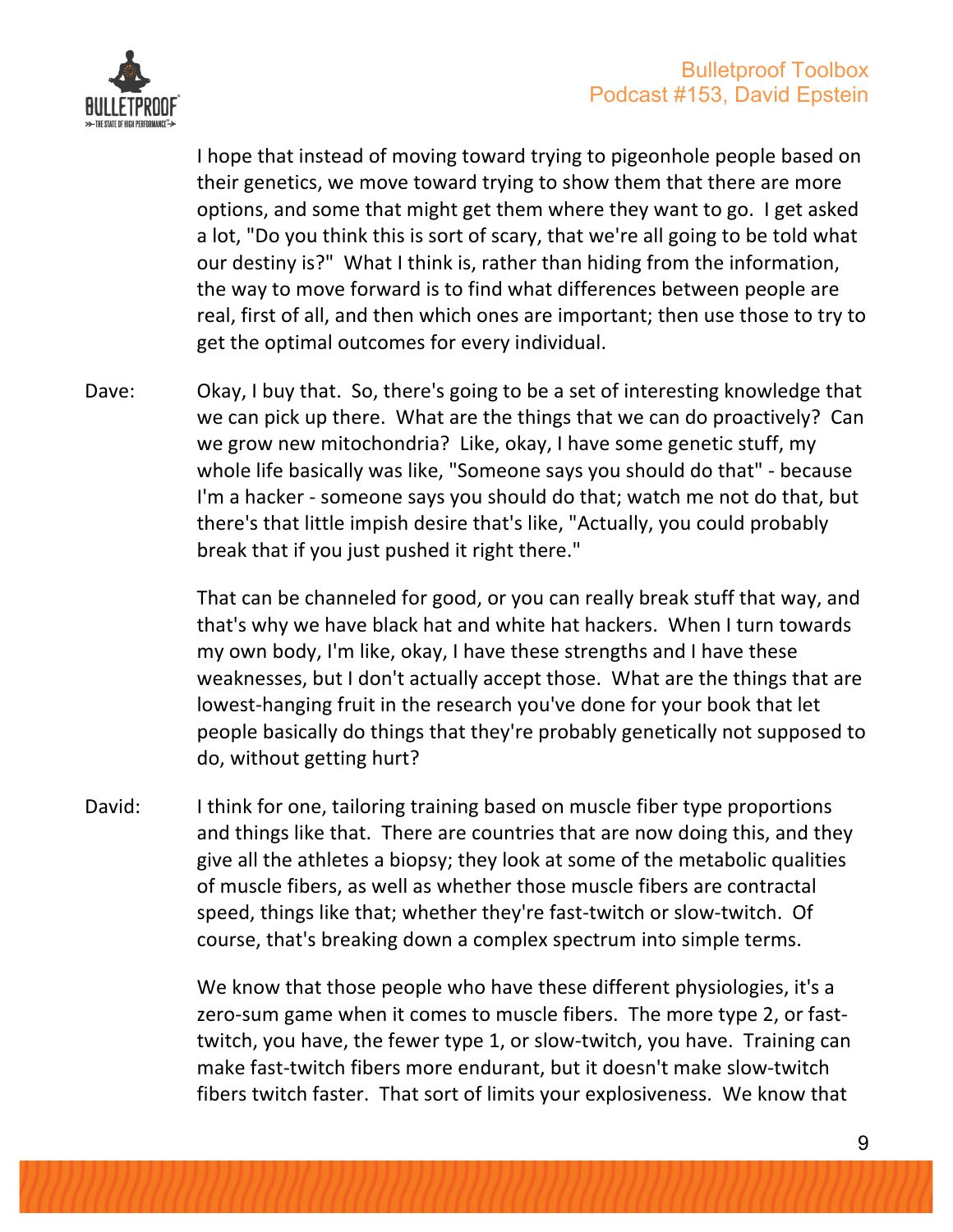

people should be trained very, very differently based on those kind of qualities, and sometimes people who are really explosive physiology will just ruin their strengths if they train too much volume, and things like that.

I think looking at training to maximize what your physiological strengths are, and in some cases, for some people, that means less training. I read about a Danish scientist who in the book who will take guys who think that just training more is better, they'll have a huge quantity of type 2 muscle fibers. He'll say, "You need to do a few sessions of really heavy lifting, sleep right after, as soon as you're done training just go to sleep, and start taking more days off." He took a guy that was sort of good, and turned him into an Olympic medalist doing that, and then the guy went on "Dancing With the Stars," and he got elected to Parliament and all this stuff, because he had a muscle biopsy. In Denmark, you know, small country, when you win Olympic medals, things like that happen.

He took another guy, a rower - a kayaker, actually - who was not quite making the Olympic team. He looked at him, he said, "The guy's got 90% slow-twitch fibers in his shoulders; the guy gets beat off the line every race. He starts to catch up, but he never makes it in the 500 and the thousand."

So he tells him, "Move to the longest distance that you possible can." Instantly, the guy's world class.

- Dave: Wow.
- David: Most people aren't going to get muscle biopsies, but we at least need to be taking a trial and error and self-reflective look at ourselves and our training, instead of just looking to whatever fad is working for our neighbor, basically.
- Dave: The biohacker in me says, "Shouldn't I just take myostatin inhibitors, and run massive amounts of fast-twitch electrical current over my muscles to encourage them to grow new muscle fibers?" Stuff like that isn't impossible at all; the myostatin inhibitors have been on the market. With questionable safety, and maybe you'll get cancer, but you've been able to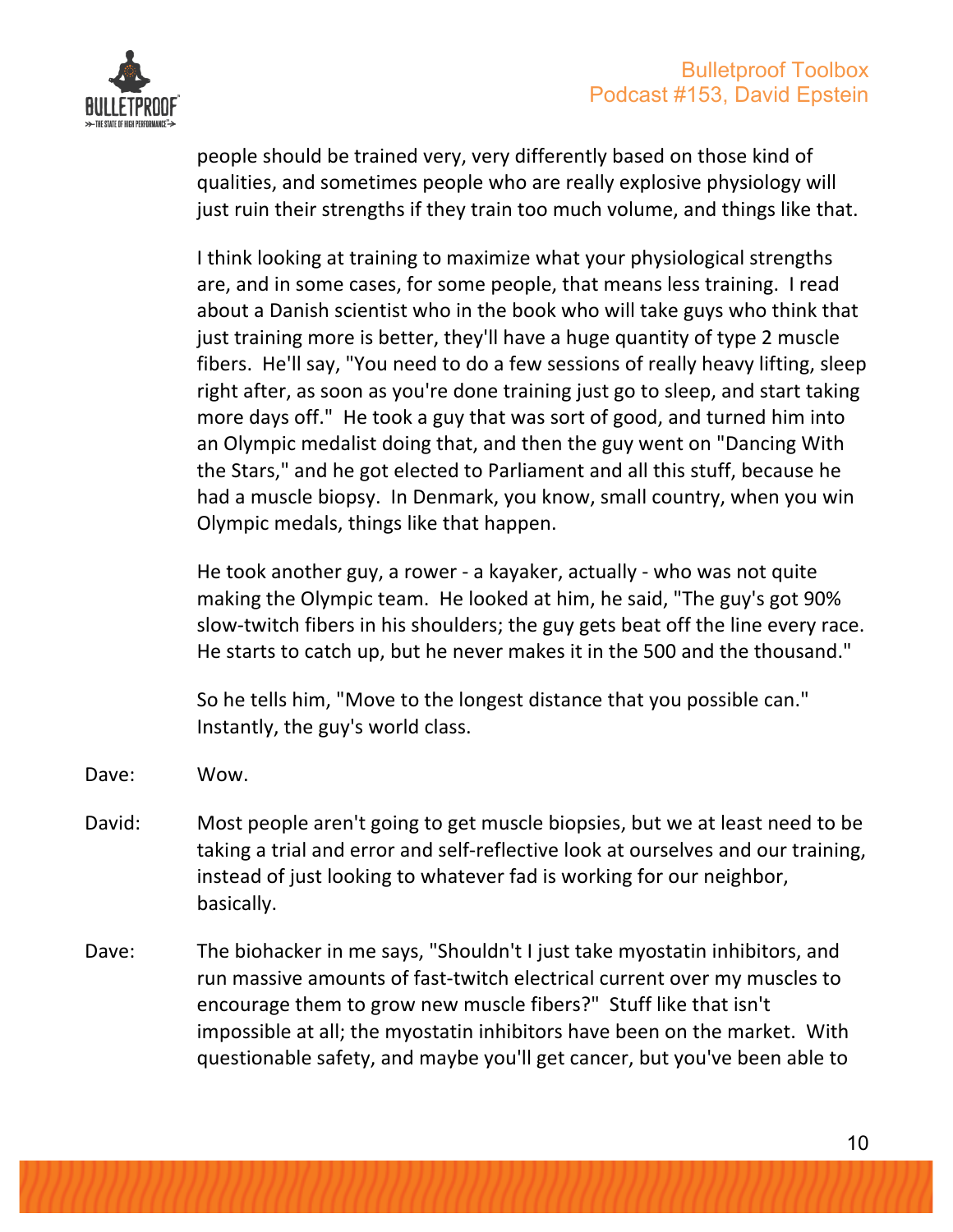

buy them for more than a decade. Shouldn't we just grow more fast or slow-twitch to do what we want?

David: As far as the electric stimulation, that has actually worked in rodents, stimulating them electrically; but they actually have capacity to switch muscle fibers a lot more easily than humans do. When humans were actually tested with that, hooked up to electrical stimulation eight hours a day, it didn't work. I'm not sure that route will actually work; what I think we can do is condition some of your muscles without you having to work as hard. I don't think ... There's no evidence it will flip the fiber type. As far as the myostatin inhibitors -

Dave:

David:  $-1$  think most of the ones that are out there, like I remember various types of seaweed were out there for a while, haven't had good results when they've been really tested. Right now, there are a number of pharmaceutical companies testing myostatin inhibitors and follistatin inhibitors, a related protein, because it might help mitigate muscular dystrophy. There's some promising results coming out of clinical trials, but nothing proven that's on the market yet.

> If that does hit the market for muscular dystrophy, you better believe people are going to be using it for just normal muscle building. Absolutely.

- Dave: That's the perfect segue-way into the low-hanging fruit, obvious thing to talk about, which would be steroids. You've written really heavily about steroids in baseball. If you're not a pro athlete - say you just don't want to be old - is there a case for taking steroids?
- David: I think there is, and I think the devil's in the details, basically. I think a lot of the youthful effects that people attribute to human growth hormone are unproven; and since so few people take human growth hormone alone, it's really difficult to know what's doing what for them. I think undoubtedly there are cases where supplemental testosterone is something that people should be doing. I think they should try to correct their sleep, their physical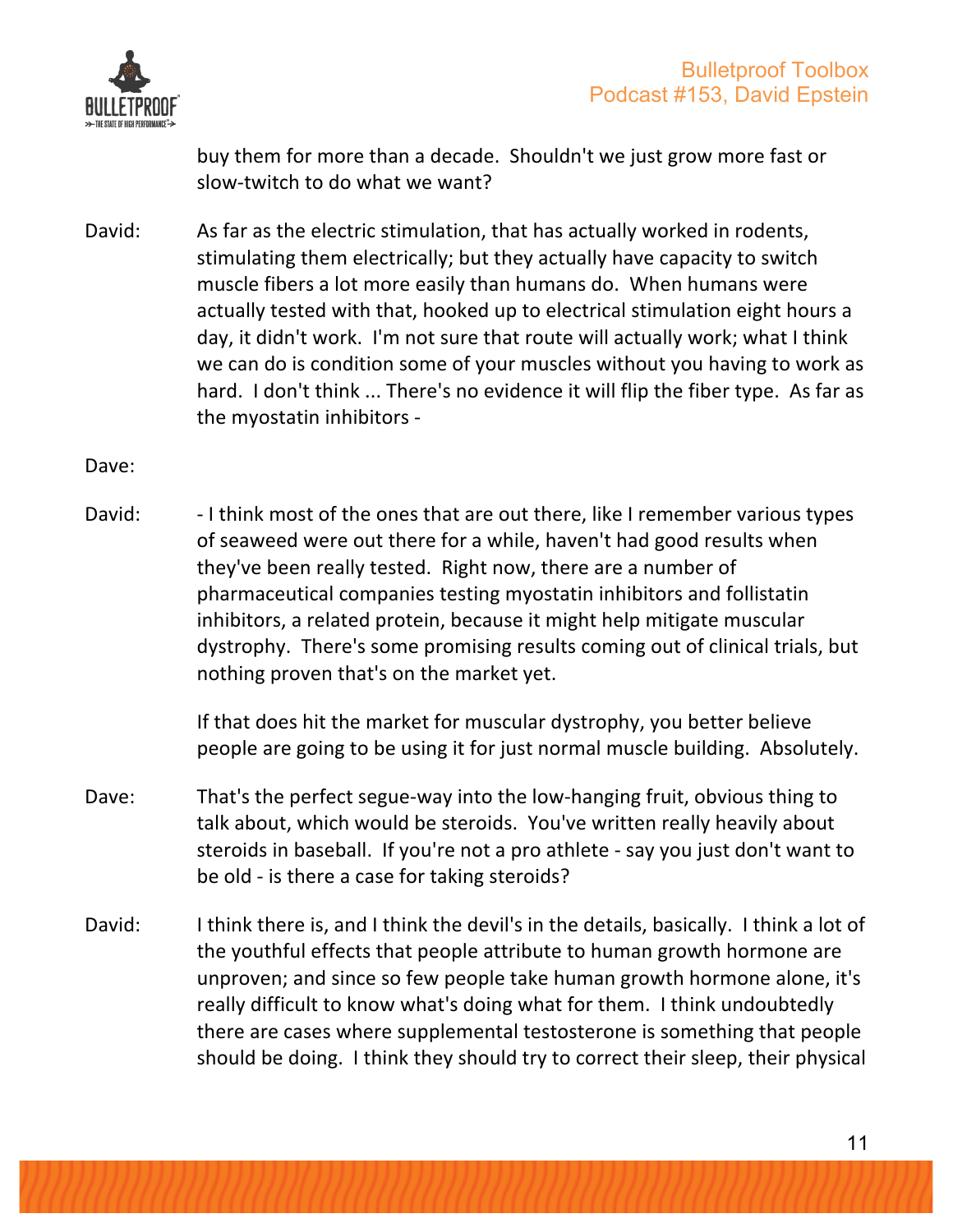

activity, their diet, first, because you should do that anyway, and it helps a lot. 

When I've talked to some pro athletes, they know, they've heard all this stuff about growth hormone, but they don't pay any attention to their sleep. They sleep for four hours a night, they're traveling like crazy; then you show them the curve of growth hormone secretion if they get good sleep, and it's earplugs in, eye mask on, going to sleep. You can boost your own natural secretion of these hormones.

I absolutely think there are times when it's appropriate for people to have testosterone replacement therapy or replacement of other hormones. I think that also there's some marketing out there that's ahead of a lot of the science as well, as far as hormone supplementation goes, and I think that people should really learn a lot about what they can do naturally that's healthy for them in a lot of ways before they jump to hormone supplementation.

Dave: Well said. I've been involved in the anti-aging movement for more than a decade; I run the Silicon Valley Health Institute, I'm chairman. For 20 years, this group has had top experts in aging come in and give lectures about these. If you don't take care of the basics and you go straight to hormones or drugs, you're missing the point about solving all the different aging things that can happen.

> I have seen, in my dad, I convinced him to go on growth hormone before an abdominal surgery to correct another previous surgery thing. In six weeks, I've never seen such a dramatic change. His skin looked different, his energy was different, he lost a ton of weight; but he was around 60 at the time, and obviously his levels were pretty low, and it was pretty amazing.

> In my own case, at 30 I tested extremely low on testosterone, and actually very high on estrogen, because my body is very quick to go down the estrogen pathways. I went on, with the help of a physician, a prescription, normal dose bioidentical testosterone replacement therapy. I was on it for about ten years, and about nine months ago or so, "I'm going to see what happens when I go off of this." I've corrected my sleep, I've written sleep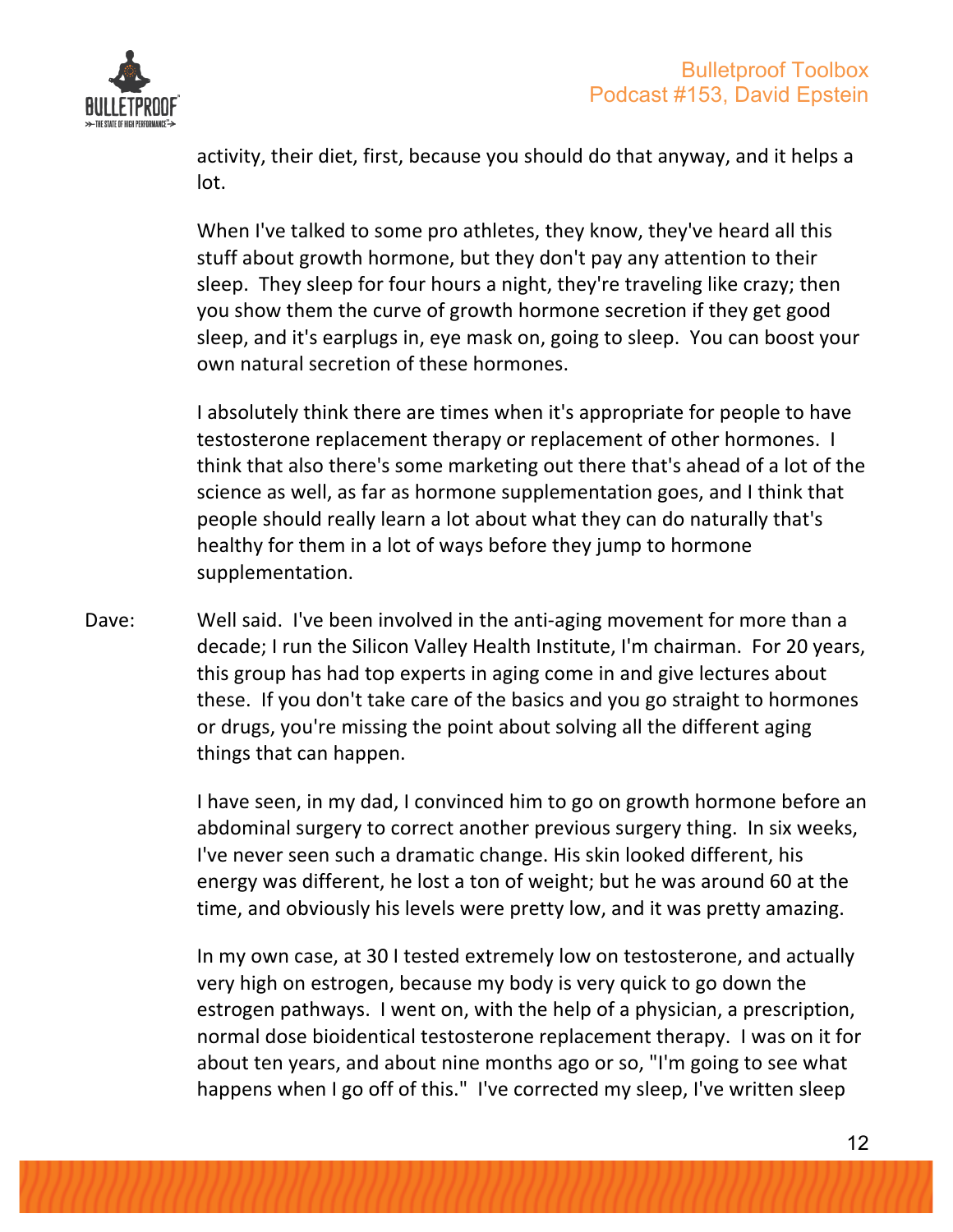

hacking stuff, and my diet's amazing for hormones and all of that, and my levels have dropped to about a third of the max level where they could be at my age; but my muscle mass, I'm reasonably muscled for a 41-year-old guy, and I'm not having any negative effects from it.

I'm just going to see what happens when I'm not on it, but I'm guessing that I'll probably go back on it. I'm very open about it; people are always like, "Oh my God, he's on testosterone." Yeah, my levels have never been above where they should be for my age, but if you ignore that when your body's not producing it, I think you do so at your own peril. If you're not working with a specialist, or you're taking the methylated forms that basically break your liver, you can die.

It's such a complex topic, but I appreciate when people take the time to write about it, as you have, and looking at it for use in pro sports versus other uses. We're still learning about it.

David: Yeah, and the fact that you're taking a trial and error approach to it to see how you feel, like you said, your levels drop, but maybe you'll be asymptomatic. There are a lot of factors; I think sometimes people fixate on one number of a certain hormone, instead of looking at themselves holistically and seeing how they're feeling, and how they're doing. The structure of someone's androgen receptors has a lot to do with what kind of effect they get from supplemental testosterone, or from their body's own testosterone.

> There's a lot that goes into it that's more complex than just that one number that I think people fixate on a lot. I always advocate for people looking at themselves holistically, as opposed to just a batch of numbers.

Dave: The most important thing you can ask yourself is, "How do I feel?" If the numbers are good and you feel like crap all the time, and you're angry all the time, I don't honestly care if you have a six pack or you can bench press the most, but something's wrong. That whole ability to titrate your amount of energy and willpower every day is important, and it's hard to quantify, which is why we tend to ignore it in favor of ridiculous numbers like total cholesterol and ... Who cares.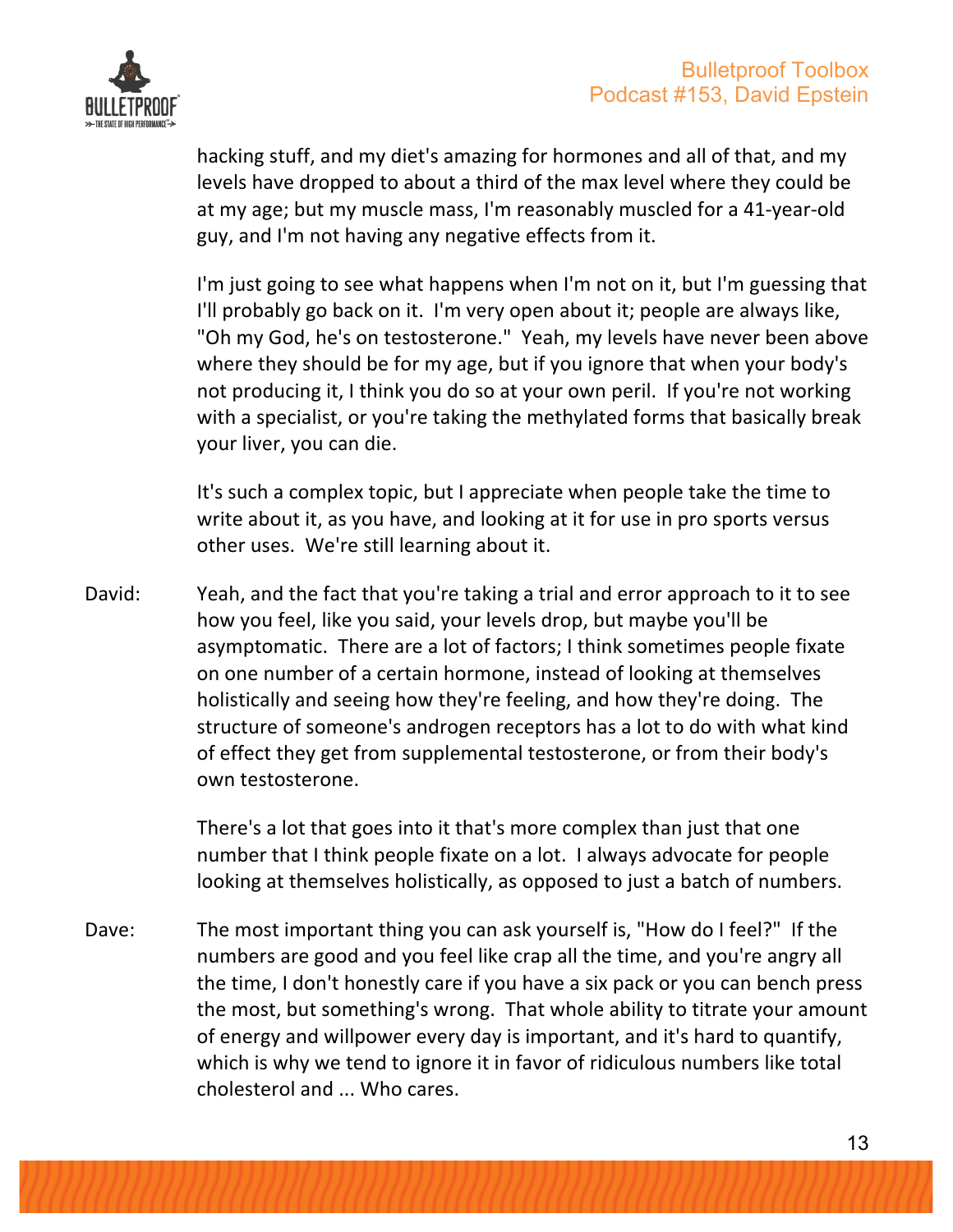

David: Yeah. To go to your point, too, about growth hormone, one thing that I think is unfortunate is, I think it was - and I've written about this before growth hormone became more restricted than I think the government meant for it to be when they moved it - when they legislated it. It's unfortunate, because it would be nice if we had a bigger body of research on it. That, I think, is frustrating.

> Sometimes I think pro athletes can actually do damage when they use certain drugs while completely demonizing them, and that affects legislators sometimes. Sometimes we end up regulating things that make them difficult to research, before we've really found out what they can be useful for and what they might be harmful for. That bugs me sometimes, the effect that athletes have had on restricting, or demonizing, certain things that maybe shouldn't be.

Dave: When you look at Formula 1 racing, you have all these amazing safety innovations and performance innovations, and ten years later, they're in your Honda. There's this high performance engineering that you might wreck, you might die, and if so, it's going to be fire and everyone wants to see it, so they're going to pay money for it. But, we all benefit from that.

> When it comes to pro sports, if you're on something and you never tell anyone, then no one benefits from it, and you still might die a fiery death, because your liver can turn into your kidney or whatever else happens as a side effect from whatever you're taking. I almost wish that we'd be like, "Okay, this is something that many pro athletes use. If you would just register what you're using on this thing, and you don't have to tell us 'til after the season's over, but we all get to know." Or even put it by a review board or something. I feel like we would unlock so much knowledge about human potential that's currently hidden, because there's this wall.

> We want fairness on one hand, and I admire natural talent; on the other hand, we want knowledge. There's got to be some comfortable middle, and I have no idea how to make that happen. Do you? Or is this just a bad idea?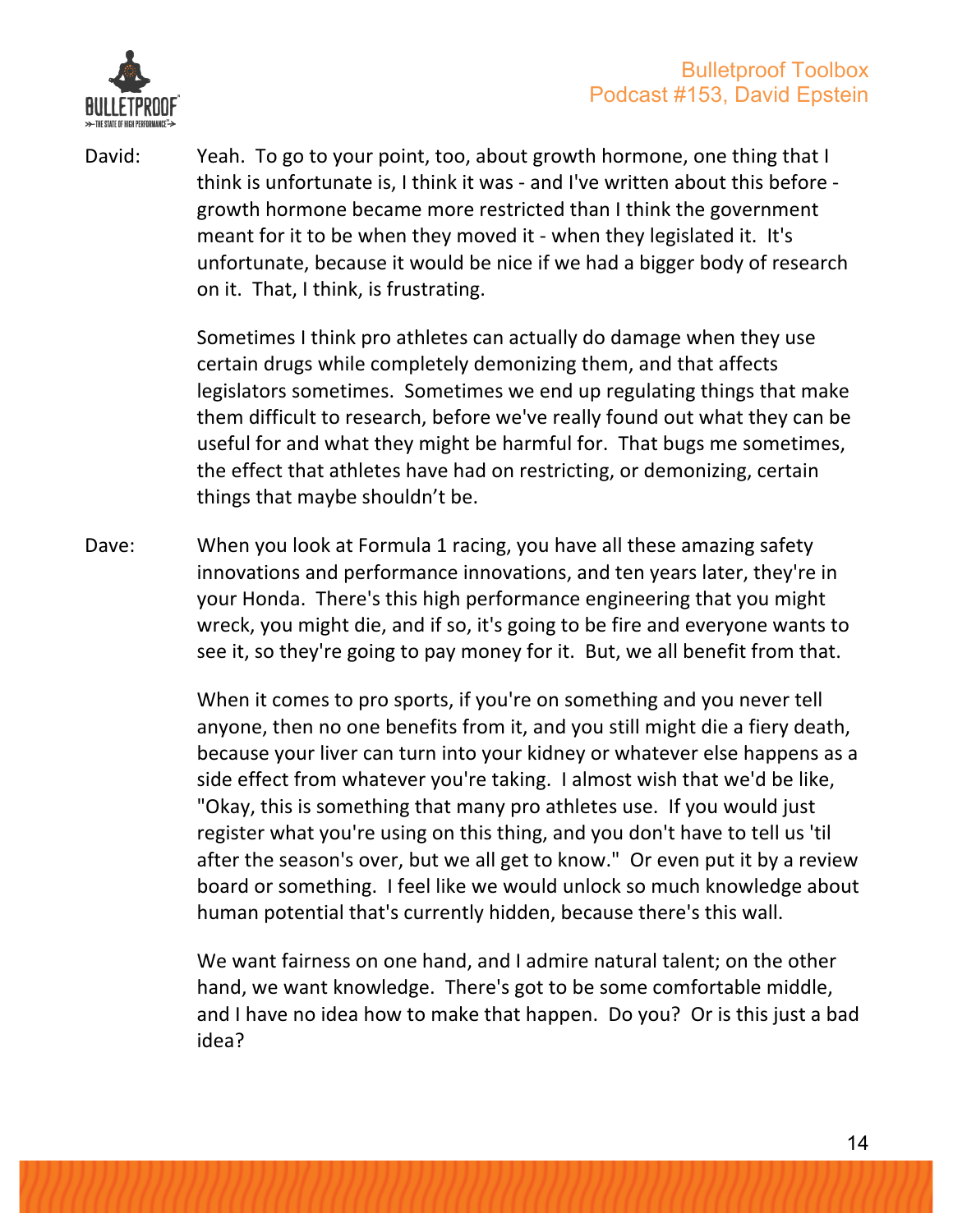

David: I don't know how to make it happen, and I don't see it happening from pro athletes; but I think there are so many ... They're governed by certain rules, and they have a lot of disincentives, obviously, from being open in any way about that. There are so many other people that are using hormones and various other drugs. Elite athletes are the pencil tip of the market. I think that's a common misperception among not ... You know that, but for sports spectators at large, that's not what's driving the industry of these drugs; there's so few of those people.

> I guess I just wish there were more ... There's the occasional doctor or scientist who immerses themself in that community and builds some trust and some rapport, and does some research, but it's very, very rare. I think that's a missed opportunity.

Dave: It is, and in my own path, there's enormous knowledge to be gained from the body building and weightlifting and pro athlete communities, because they're pushing human limits in ways that are so amazing. Their goal is, do whatever that sport is at any cost. There was even a survey a while back where they asked a bunch of pro athletes, "If you could be number one in the world, but you were going to die in five years, would you do it?" A shockingly high percentage of people were like, "Hell, yeah."

> They're so focused, and I admire that. On the other hand, I met my wife at the American Academy of Anti-Aging Medicine, where ... I'm not a doctor, but I tend to go there because that's where the latest research is. There's this "never die, and kick ass forever," and there's some overlap in the middle; that seems to be where the neatest stuff is happening, where you want to look good, you want to feel good, you want to live a long time, and you want to kick ass; but you have to get all those variables together at the same time.

> The doctors who are working on that front, who talk to the pro athletes and then talk to the anti-aging guys, who only eat 600 calories a day and are cold all the time, there's something to be learned there. Guys like Ray are looking at that; looking at calories in, looking at cold thermogenesis, and I suspect that that "top performance without harming yourself" science has barely, barely even been done.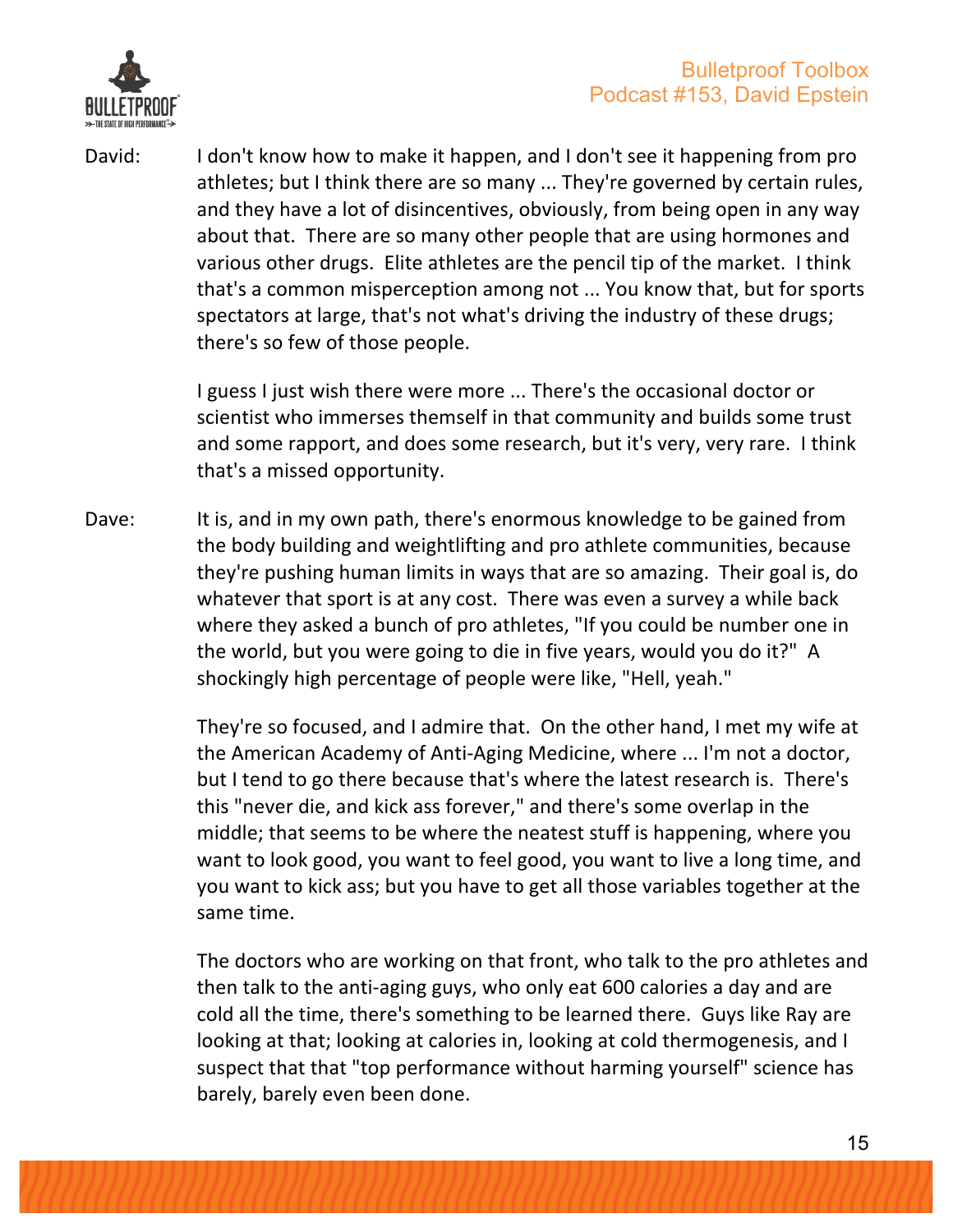

David: The one thing I want to add about that study, where those guys said they would take a ... It was this survey where they said, "You could take an undetectable drug, you'll win everything for the next five years; but then you'll drop dead," basically, if it's undetectable. I got really curious about that study, because I would hear it cited, and I could never find it anywhere peer-reviewed. The only place I could find it was in a Sports Illustrated article from the 80's.

> Some researchers, a year or two ago, tried to repeat it, because it had never been peer-reviewed. They did find some athletes like that, but the percentage was much, much lower.

- Dave: Oh, okay. I don't really know this study -
- David: So that doesn't really change the point ...
- Dave: No, it's awesome that, A, you knew what I was talking about, and B, that you did the investigative journalism there. So kudos, and thank you for that. It's awesome.

Steven Kotler's been on the show, I've actually become friends with Steven, the guy who wrote "The Rise of Superman." He's the keynote speaker at the Bulletproof Biohacking Conference -

- David: Guy.
- Dave: Quick plug, September 26th through 28th, bulletproofconference.com in Los Angeles, 37 amazing speakers including Steven. Genome stuff all over.

Steven's like, "Okay, athletes are getting faster, better, stronger, it's because they've accessed the flow state, and here's the recipe for doing it, and here's how we can do it to you with a little bit of help from technology."

In your TED talk, though, you asked the question, you posed the question, "Are athletes getting faster, better, and stronger?" If people haven't heard your TED talk, what's your answer?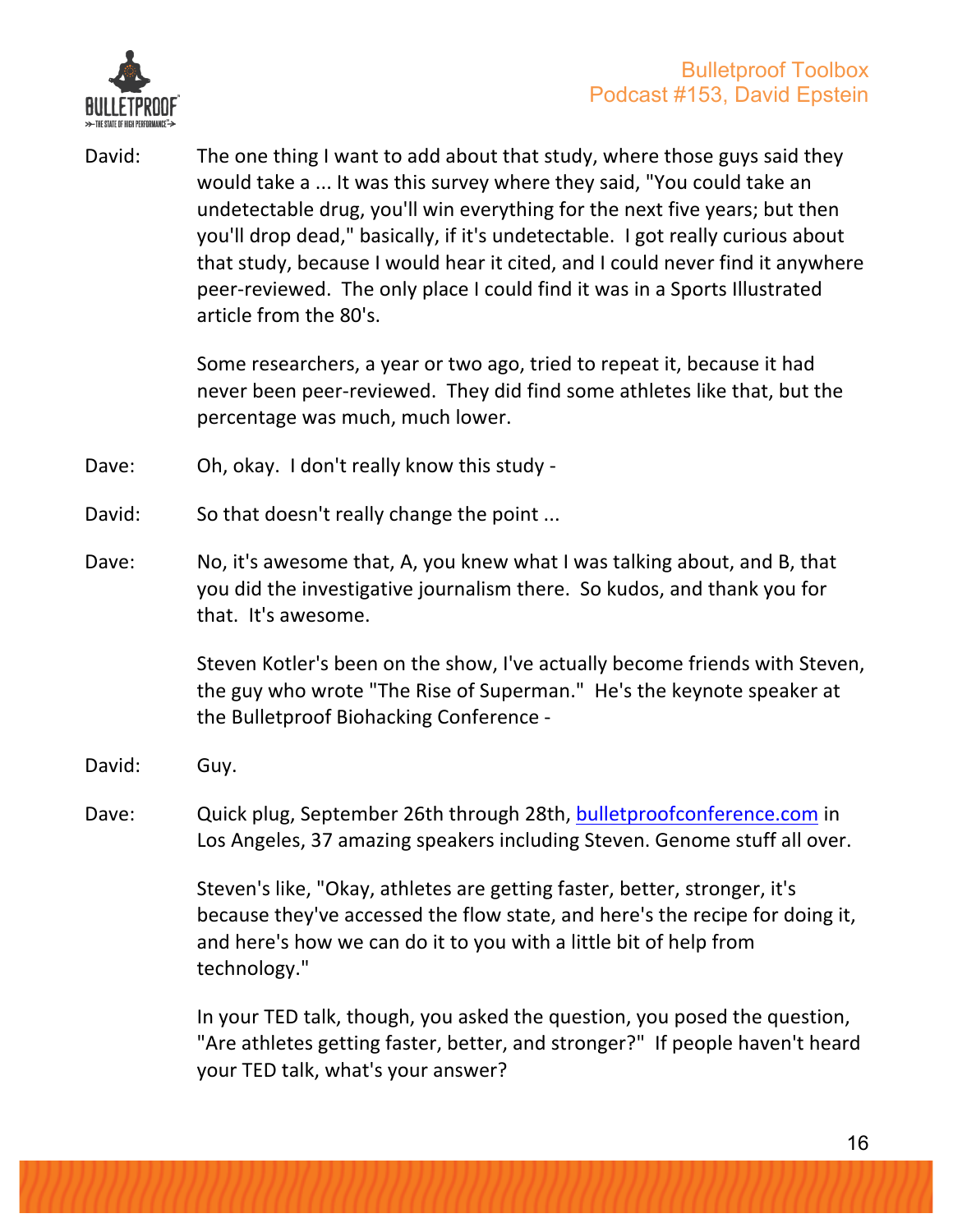

David: My answer is that in many cases, in the easily measurable sports, athletes have in many cases went through a period of explosive improvement, and then plateaued to the point where changes in technology make a larger difference than changes in human improvement, at the top level, anyway. Some of that, in some ways, I don't think it's contradictory from what Steven says. Love his book, by the way.

> Stephen Jay Gould made a hypothesis about complex systems, where said that in complex systems, as people learn to manage all of the different variables, performance will converge. We've now seen that in basically every sport that's been contested for a long time, where differences between performers at the top level are getting so, so, so small. I talked about that at the beginning of the TED talk.

These sports are definitely getting deeper, with more people accessing the highest level of performance; but the records, for instance, are either not moving, or in severely diminishing returns. Then they're upset when there are big changes in technology or big changes in the way that we screen people for sports. There's a section in the TED talk where I talk about the artificial selection that's occurred in sports for specialized body types, and that's an entire chapter in my book, called "The Big Bang of Body Types."

There was this self sorting in the late 20th century to put specialized bodies ... Elite female gymnasts have shrunk from five-foot-three to four-foot-nine in 30 years; the proportion of men in the NBA who are least seven feet tall has tripled; so now, if you know an American man between the ages of 20 and 40 who's at least seven feet tall, there's a 17% chance he's a current NBA player. Forearms of water polo players have gotten longer in relation to their whole arm, for more forceful throwing whip.

There's this artificial selection improvement among all athletes, as they learn the sports and they learn the right training regimen. We've done so well at that in some sports that now the biggest changes come from changes in technology, and not the changes in the athletes themselves. I don't think that's a bad thing, personally. I think sports, the technological component ... First of all, I think having deeper and smaller differences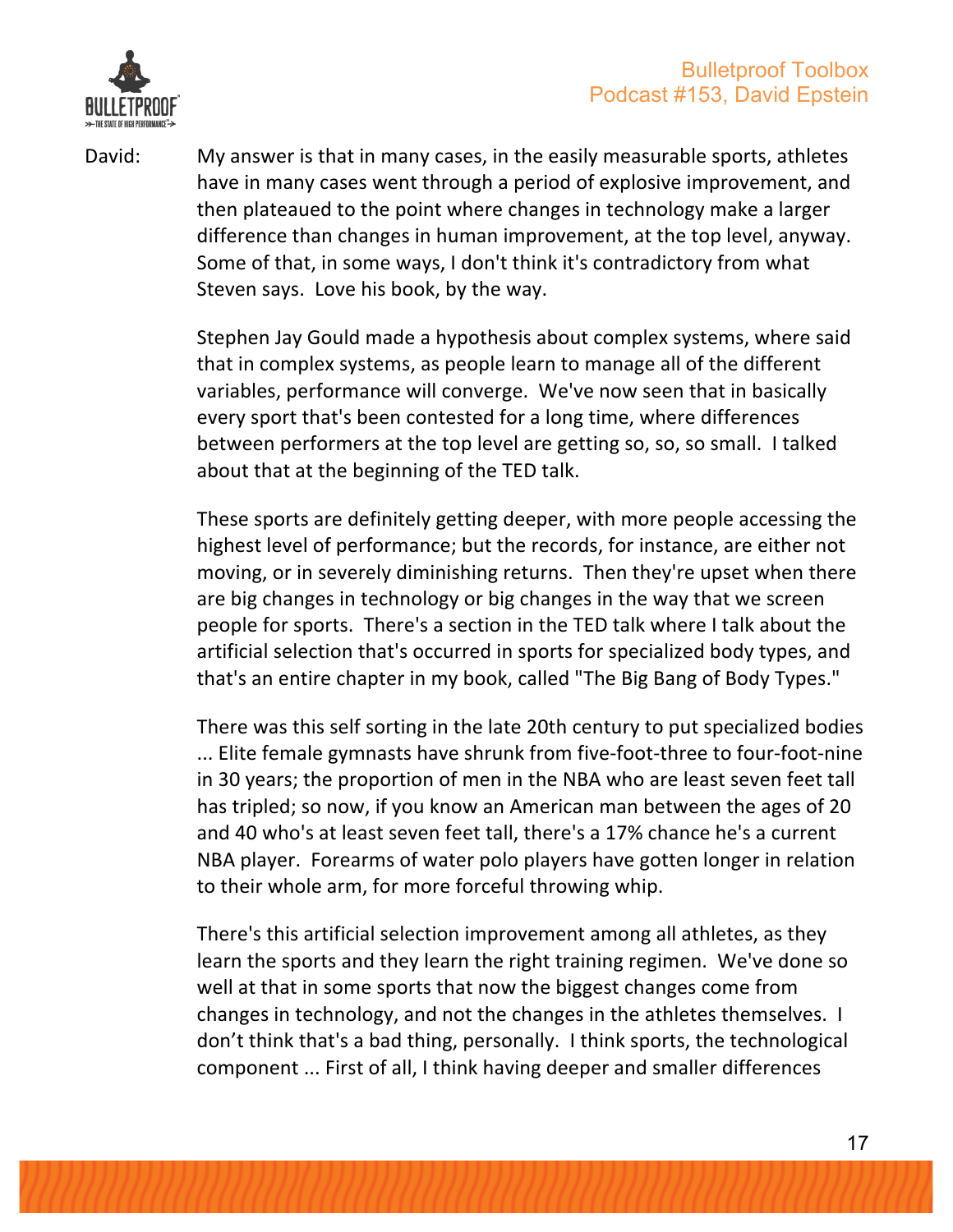

between competitors is very cool, that means more people are getting to the higher level.

I also view a lot of this technology and talent identification as part of the creative endeavor of sports. Sometimes people ask me if it ruins sports viewing for me, and my answer is absolutely not, not at all.

- Dave: In my view of the world, a better set of more aerodynamic wheels or a swimsuit with less drag, or an injection of a certain substance before a race, are all fair uses of technology, as long as people benefit from it. In history, has there been another group of people that would agree with that? What would the Greeks say, going back to the original Olympics, about doping?
- David: That's an interesting question, because my view is a little bit different on that. The Greeks actually, they were not ... Taking substances was par for the course for them. What they really had a problem with was bribing judges and that kind of thing. That kind of corruption, forms of favoritism and things like that among judges. People who did things like that, they literally would put statues of those kinds of cheaters outside of the Olympic stadium, so people would pass them when they came in, they'd be immortalized as cheaters forever.

The kind of cheating they cared about was different, and it didn't have to do with substance abuse. I believe they were taking all sorts of things for dulling pain, or increasing aggression, and so on and so forth.

Dave: Interesting. The moral compass around that has swung, and I don't know that we'll ever realize that there is quantitative proof that this is the ideal thing. There's a lot of emotion, and a lot of opinion, and a lot of the old, puritanical roots of the U.S. come into this.

> There are other things we can do for performance besides taking steroids or the other things. What about the 10,000 hour principle, I've talked about that before. The idea is that you need to practice something 10,000 times or 10,000 hours in order to get that neurological adaptation. Is that legit, and can you hack it?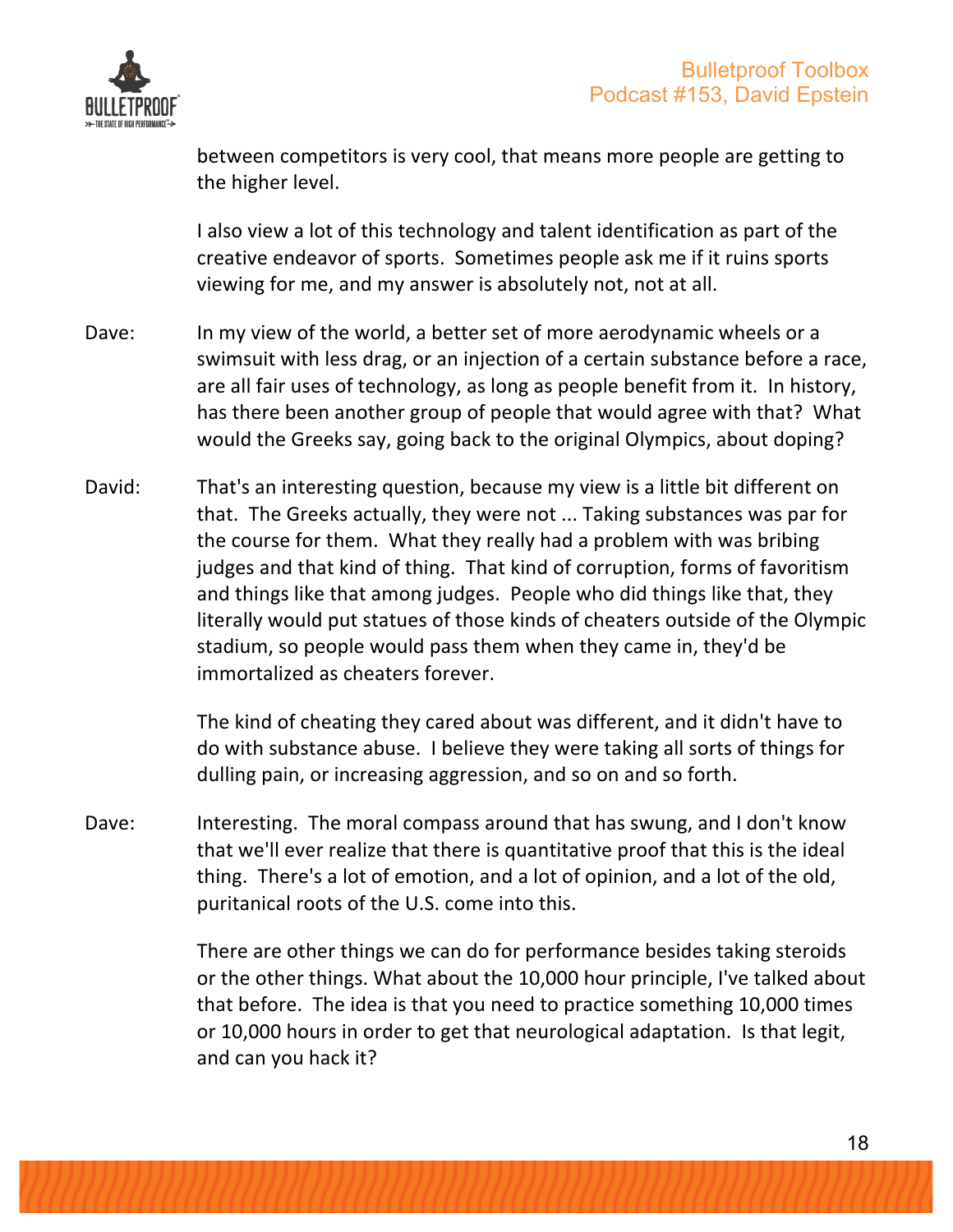

David: The 10,000 hours rule, as a rule, is not legit. Insofar as it is a code word for "lots of practice is really important," yes, absolutely, but that's been completely uncontroversial among sports scientists for quite a while. The idea, the strict version of the 10,000 hours rule, that 10,000 hours of pract-... That there's no such thing as natural talent, and 10,000 hours of practice is necessary and sufficient to make anyone an expert in anything is simply not the case.

> It comes from a tiny violin study done on 30 violinists, who were so highly pre-screened they'd already gained admission to world-famous music academies. It's what statisticians call restriction of range, and it's the worst kind, based on your dependent variable. It would be like doing a basketball study, the study of basketball skills, starting with only NBA centers, noticing they'd all practiced a lot and saying therefore, only practice got them where they are, not practice plus being seven feet tall. By restricting that subject range, you hopelessly bias your study against finding any evidence of innate talent.

> Actually, Anders Ericsson, they psychologist at Florida State who did the work, that violin study, has been so dismayed with the portrayal of his work that he has a letter now linked on his faculty web page at Florida State, the title of which is "The Danger of Delegating Education to Journalists." Pretty ominous.

The reality is that there's quite a large range. The ten best violinists in that study had an average number of hours of practice by age 20 were 10,000, but most of them had not reached 10,000. It was just an average, and some had gone way over. There's actually quite a bit of variability, and that's what shows up in all studies of skill acquisition. Chess, which is incredibly dependent on the brain and coding certain patterns, it's 11,053 hours on average to international master status, but some people make it in 3,000, some are still being tracked at 25,000 and haven't made it. There's really this incredible amount of individual variation.

Dave: That blows out the 10,000 hour principle.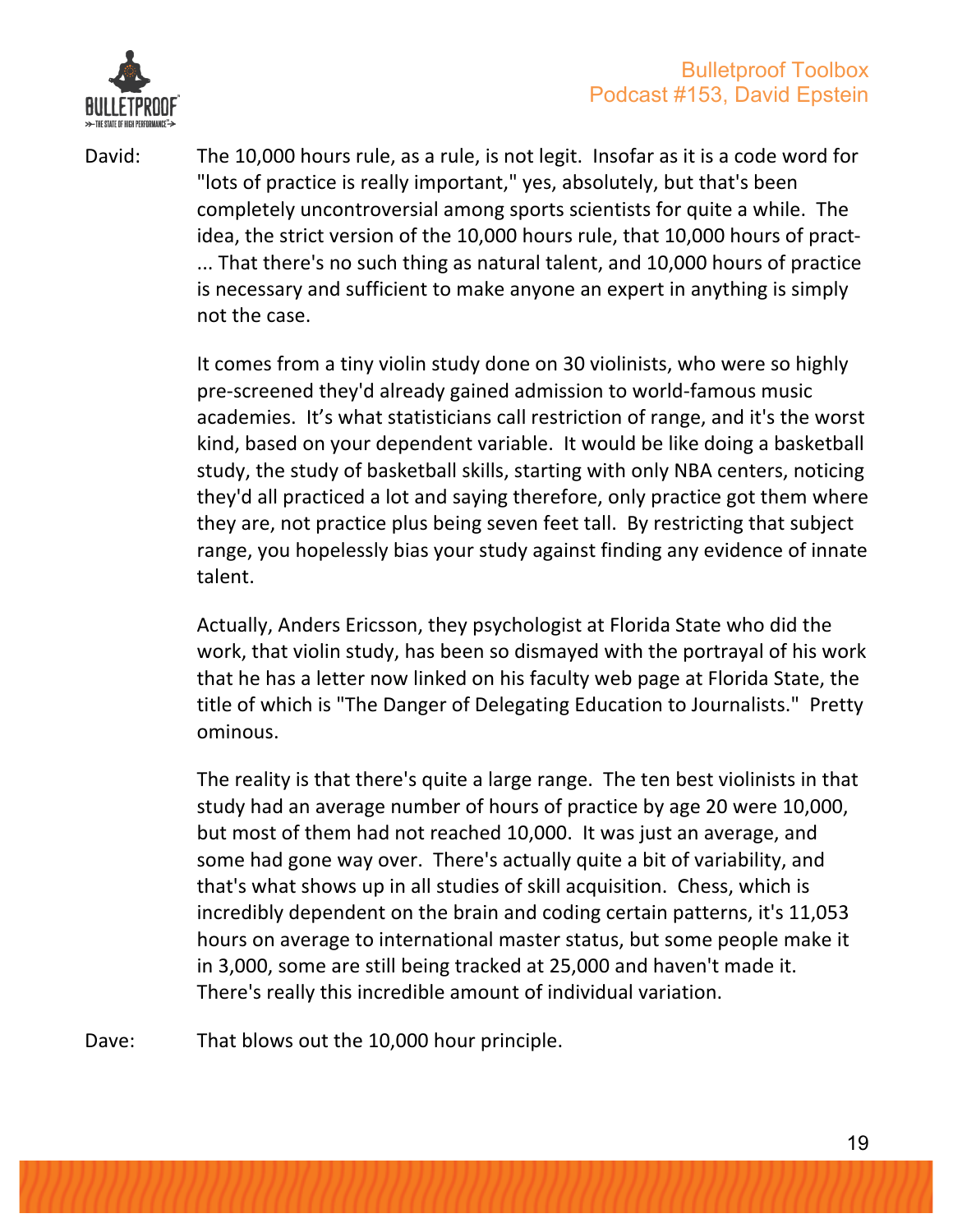

- David: I cheekily subtitled the second chapter of my book "10,000 Hours, Plus or Minus 10,000 Hours."
- Dave: I love that title.
- David: Some people think it's depressing, but I think you have to make a case for people going through what sports scientists call a sampling period, reflecting on themselves and finding the best way to use what they have, instead of saying, "This is the path for every person, and we're all going to do the same thing, we're all going to get there," because that's been pretty blown up by exercise genetics and other aspects of sports science.
- Dave: Are there ways to accelerate it? How do you hack the training thing, so you can do it faster?
- David: Again, depends specifically on what you're looking for. In some endurance sports, it would be something as concrete as moving to altitude, for example.

Hey, by the way, before I go to that, do a quick detour. That 10,000 hours study, one thing I noticed. It didn't report a measure of variance in the hours of practice, I had to ask Anders Ericsson for it; but the best group was also sleeping 5.4 hours a week more than the [crosstalk 00:34:46] -

- Dave: Oh, more, okay, cool. I thought you said 5.4 hours a night, and I was going to dance a jig, but all right.
- David: No, more per week. This could very well have been the 5.4 hours rule study, if things had gone differently.
- Dave: Let's write a book, David. We'll call it, "The Sleep Effect." We'll use just that 5.4 number, and we'll create a whole wave of sleep if you.
- David: The 5.4 hours rule, I'm ready for it.

I write briefly, but not super extensively, about talent studies in Netherlands, they're really progressive about sports science. They've been tracking kids in a variety of sports from age 12 to the pros, like elite ...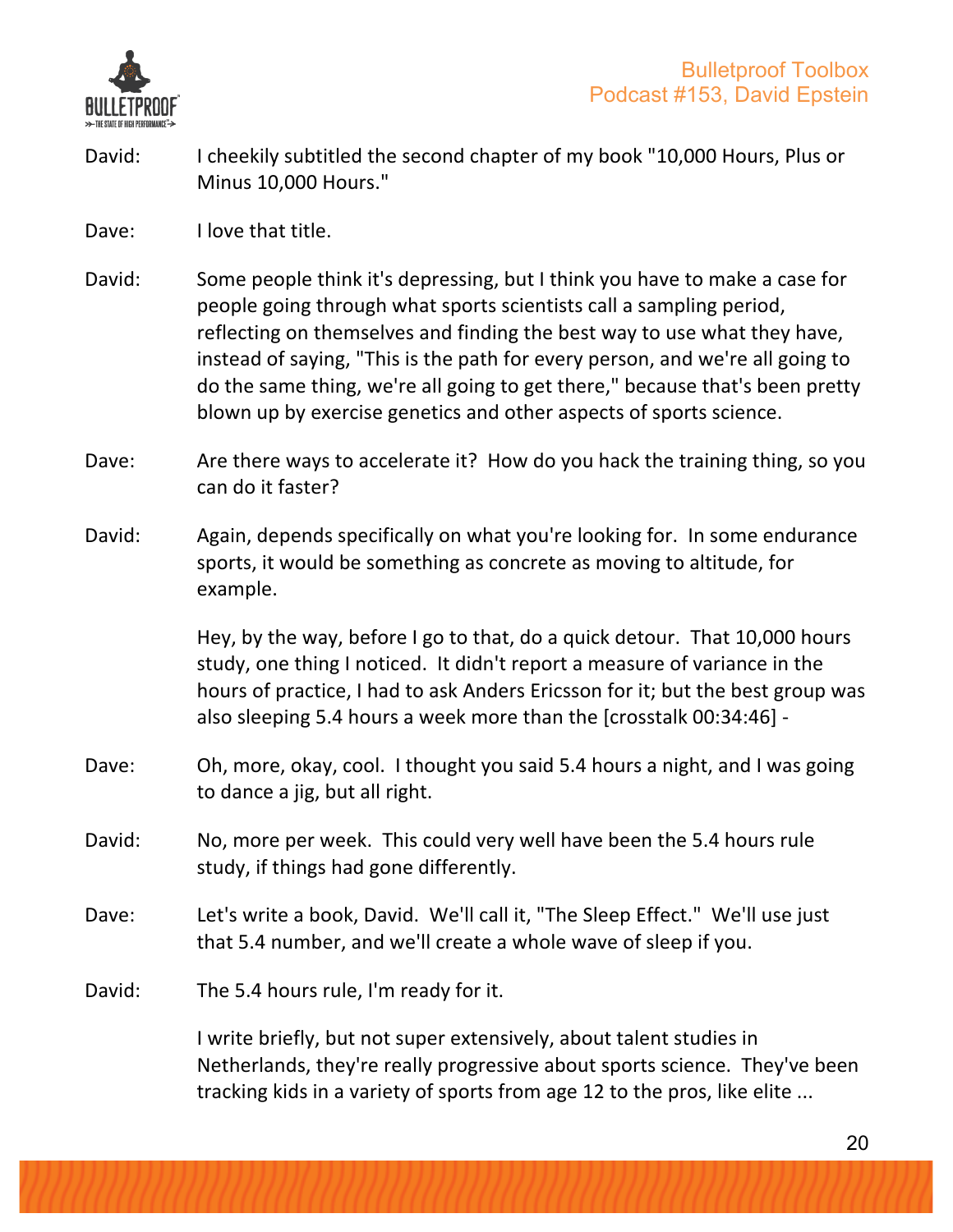

Netherlands has been second and third in the last two World Cups, population of 16 million, so they do a great job with their soccer development. One thing the found is the kids that learn skills more quickly when they practice are the ones who, if you see them in their research videos, they're going up to the trainers and going, "I've already mastered this drill, why are we doing this? Which of my weaknesses is this working on? I want to try this other thing, because it's harder for me."

They look like they're being insolent 12-year-olds, but they are selfassessing constantly, figuring out their weaknesses and their strengths what sports psychologists call self-regulatory behavior. They're constantly looking at themselves like an experiment. They end up assessing their weaknesses much more similarly to how the coaches do than the other kids, and they continually improve, they don't plateau. I think that seems to hold across all the sports in the talent studies.

These kids, they have certain physical traits; but aside from that, they tend to be these kids who are taking accountability for their own practice. They become the orchestrators of their own development, and they're constantly assessing, coming up with a plan to work on a weakness, seeing if that worked; if it didn't work, revising and trying again. Going through that cycle. They get more out of their practice hours than their peers.

- Dave: Maybe we could be training the ability to self assess, or what I suppose you'd call self awareness. When you're more aware of how you're performing, either in relation to yourself or others, maybe you're better at making small tweaks that change things.
- David: It's definitely coachable, and they're showing that in their studies. I have extensive citations in the back of my book, and some of them are there. I think they're finding that in some ways, the most important role of a coach is helping someone become that orchestrator of their own development, who reflects on themself; and then eventually passing their development off to them, and letting them go.

To go back to maybe a more concrete part of your question, there's some ways that we know we can hack certain skills. In golf, there's something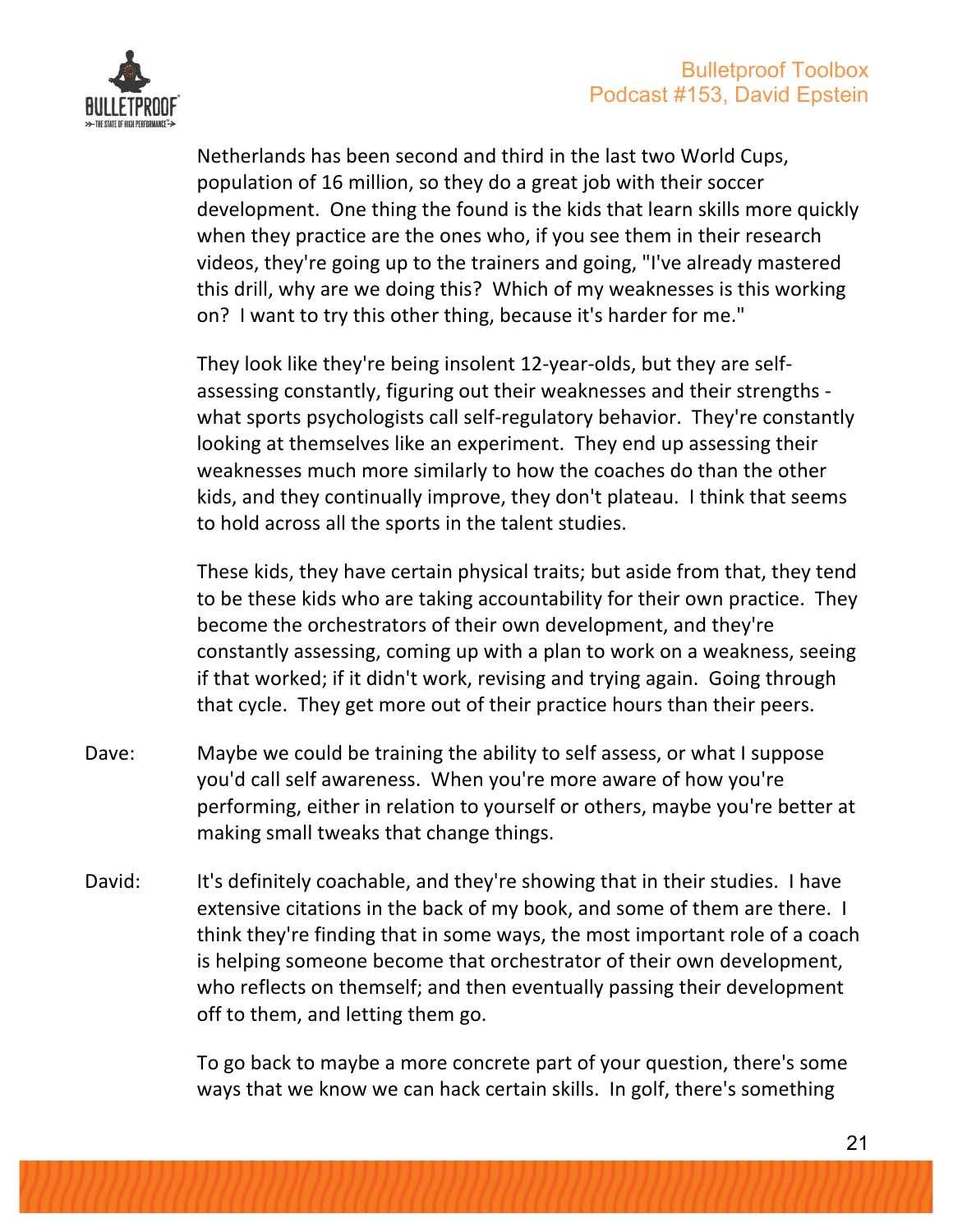

called the "quiet eye period" that's becoming a big deal. It's actually in a lot of the targeting sports. In the two seconds before putting, Tiger Woods' eyes fix on the back of the ball, the spot where he's going to hit, and they stick there. In that same two seconds, a lesser golfer's eye will have hit six different spots on the ball, and they won't know it. If you ask them where they were looking, they'll say, "I was looking right there," but if you put tracking glasses on them, it won't be true.

They can't be trained explicitly; if you say, "Keep your eye there," it doesn't work. But if you say, "We wrote a word underneath the ball, and I want you to read it before you look up after you hit this putt," in over two weeks, it'll start making their gaze more stable. I think the average is they take off about 1.9 putts per round, in two weeks, for people who are already pretty good amateurs.

I preach this "finding what matters and what you can change," and things like quiet eye we know matter to sports performance turn out to be incredibly coachable. Cutting edge sports science is finding some of these things, that you can then train really quickly and accelerate your progress.

Dave: I've been fantasizing for about seven years that someone would come out with eye tracking software that really worked for webcams, that would just do it automatically. You can tell so much about how your brain works by how you read letters, and just by all the things that ... I've been fortunate to work on a few different things where I did wear those, and it's shocking to know what your eyes do. You can learn an enormous amount about the whole nervous system there, so the idea that someone took that and projected it into golf is awesome.

That's kind of a hack, it didn't take 10,000 hours; it took two weeks.

David: Those results are showing up for free throw shooting, throwing darts, any type of targeting sport basically. There's a lot of cool new data coming in, and research on how to train this effectively. One company called Right Eye, that has made ... It hasn't done quite what you've suggested, but they've made glasses that are very unobtrusive that you can wear while training, and they take eye tracking data and things like that. I think we're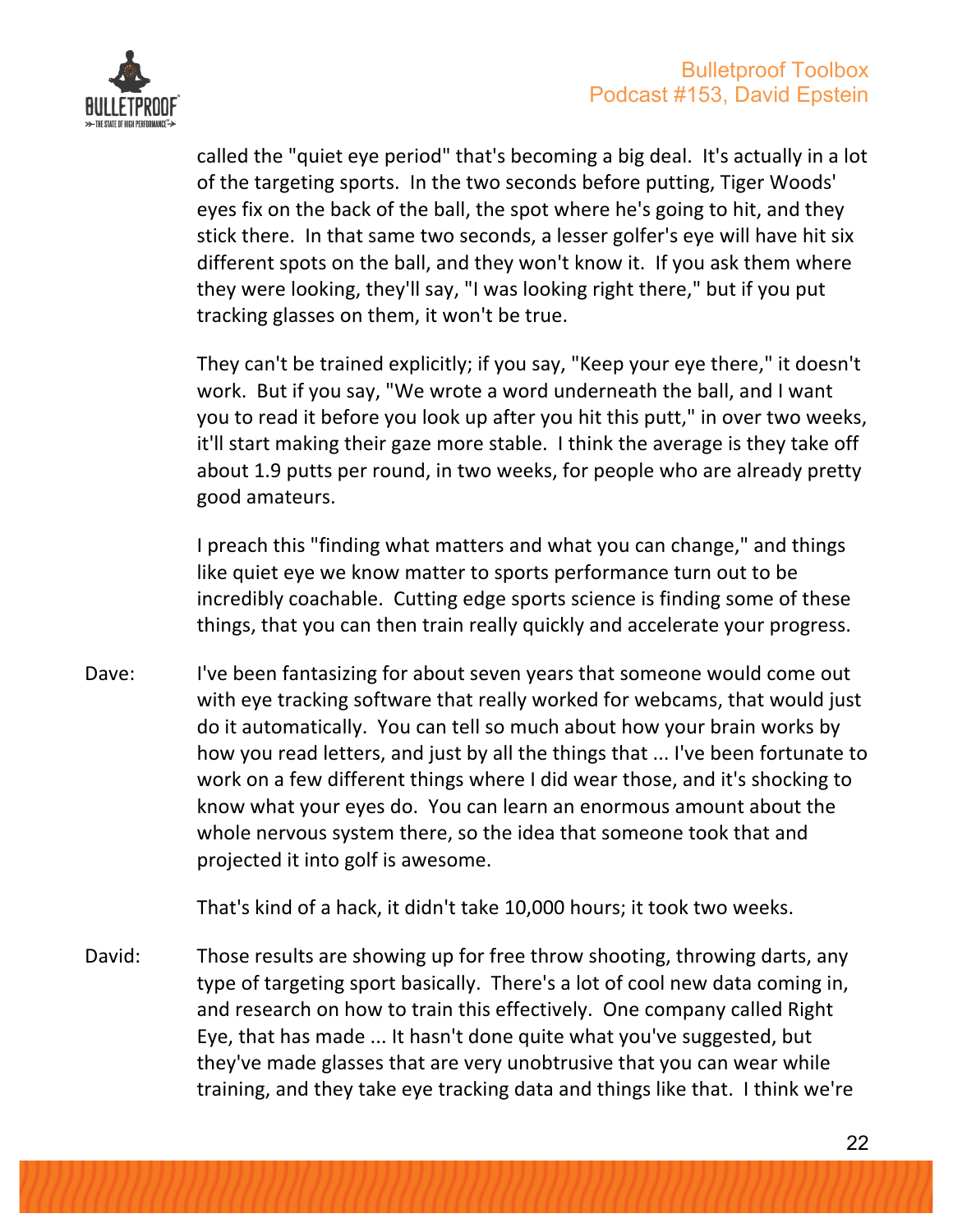

getting to the point where that technology is becoming so easily available that we'll learn that it's right.

- Dave: I just put on my orange glasses. The reason I did that is because they're actually performance optics as well out there. Oakley's making some, Nike has some contact lenses and things like that. It seems like the eyes may be a very hackable area for athletic performance, as well as just overall cognitive performance.
- David: Skiers, for example, for years have used tinted plastic in their goggles that gives better contrast, it improves their contrast sensitivity when they look at the relief of the hill, and that's really simple. I know some places have tried to do that with contacts with arguable success, but no question I think that's fertile for finding some tricks.
- Dave: People always ask me why I have this custom tint on my glasses, this kind of rose-orangish color. It's because I had my brain tested for what colors make it relax the most, and when I wear those indoors, I have massive amounts of better energy. I can think better, I can last longer, I have more endurance. The woman that invented this stuff found that 48% of people have benefit from certain color ranges, and it varies by person, and you can test it. Her name's Helen Irlen, she's speaking at the Bulletproof conference about this because it's almost unheard of, but she even has athletes doing this, and people who aren't dyslexic or autistic or whatever else.

Those people benefit greatly from it; it might be weird, but there's probably someone out there who a light lavender tint on his or her eyes could radically change how they hit, how they throw, how they run, and we just haven't even done the basic work on that. I feel that there's so much around eye tracking, around eye teaming, around eye balance, that I plan to do some more writing this year about, just because ... Not just for athletes, but for everyone in every walk of life, to get your eyes a little bit better trained is maybe more important than lifting something heavy right away.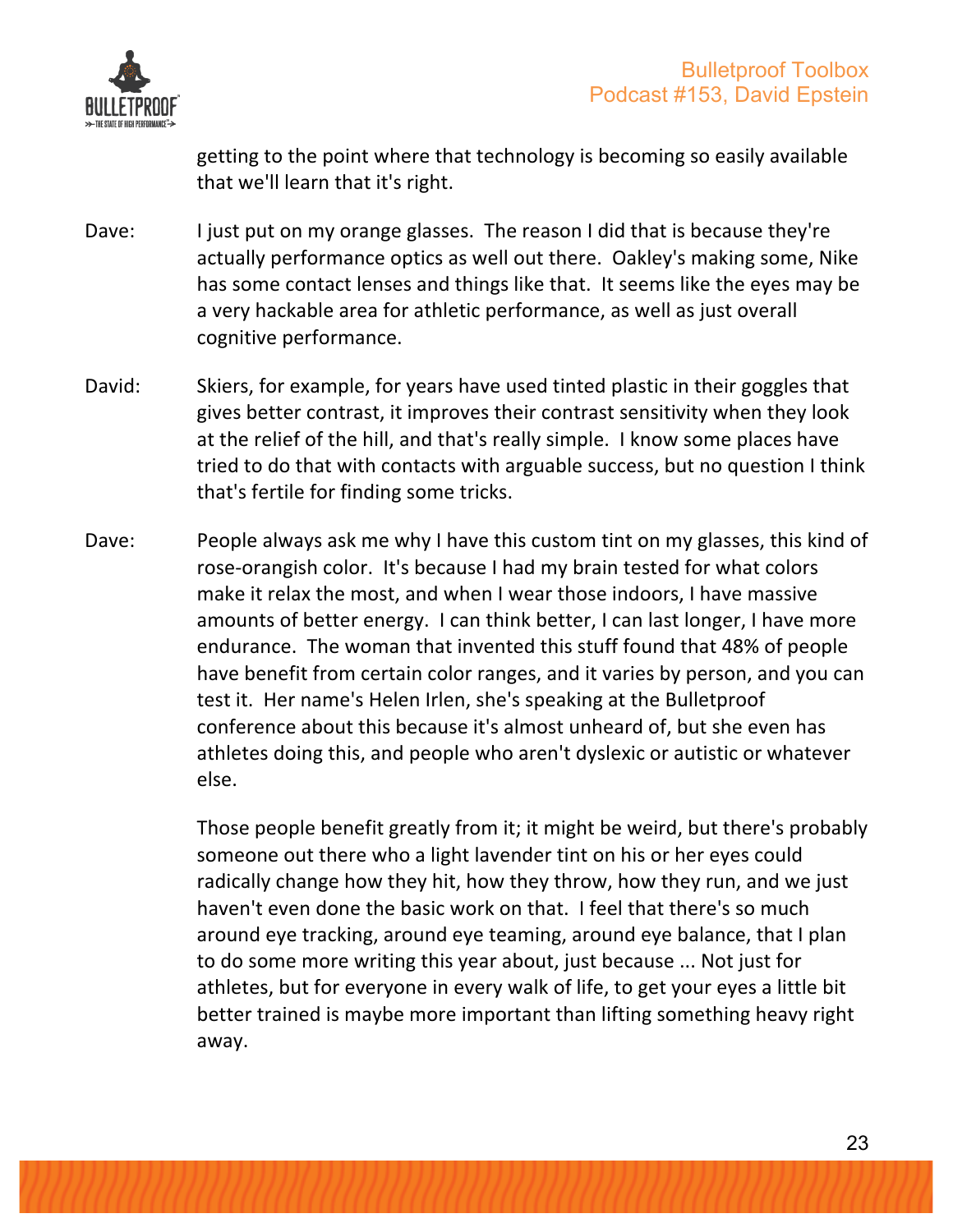

- David: That's interesting. I'd love to see that work. As you know, I'm interested in individualizing treatments and training, and that's work that I didn't know about. I'd be really interested to learn more.
- Dave: I'll hook you up with Helen Irlen directly if you'd like. She's been doing it for 30 years and I believe her work is amazing. All of my clients who have decided to get their eyes tested have been like, "Wow, these glasses really work. Maybe I'll wear them; maybe they don't look so cool, but I'll wear them sometimes."
- David: I thought yours looked pretty cool. I was like, "I would have worn those for fashion." That might also say something about my fashion sense.
- Dave: That's a fair point. I just tell people I'm in training to be a rock star, and I usually get away with it. If only I had the musical talent.

We've talked about supplements and drugs and electricity and eye teaming, but we haven't talked about food. Can a good diet make you hit faster, or make you hit harder, or any of these other things? What does your work around the role of diet and sports performance say?

David: I think it's an under-attended issue for the vast majority of athletes. I think some of it depends on your ancestry, to a degree, what your ideal ratio of carbs to proteins and fats and things like that should be; but the fact is that most people don't experiment with it at all, frankly, to try to find out what's best for them. I think most people, sadly, most people would probably be better off spending two minutes putting any thought into what they're putting in their mouth, for the most part. We're starting at a pretty low baseline, I think, as a society.

> I think there's no question that the fuel that you put in the tank impacts everything. It impacts your body composition. It impacts hormone levels. There's no question at all, and for the most part we're not paying good attention to it. It's hard to put a blanket assessment on it, but I think it's an area where almost everybody can make some life and fitness improvements. Almost everybody.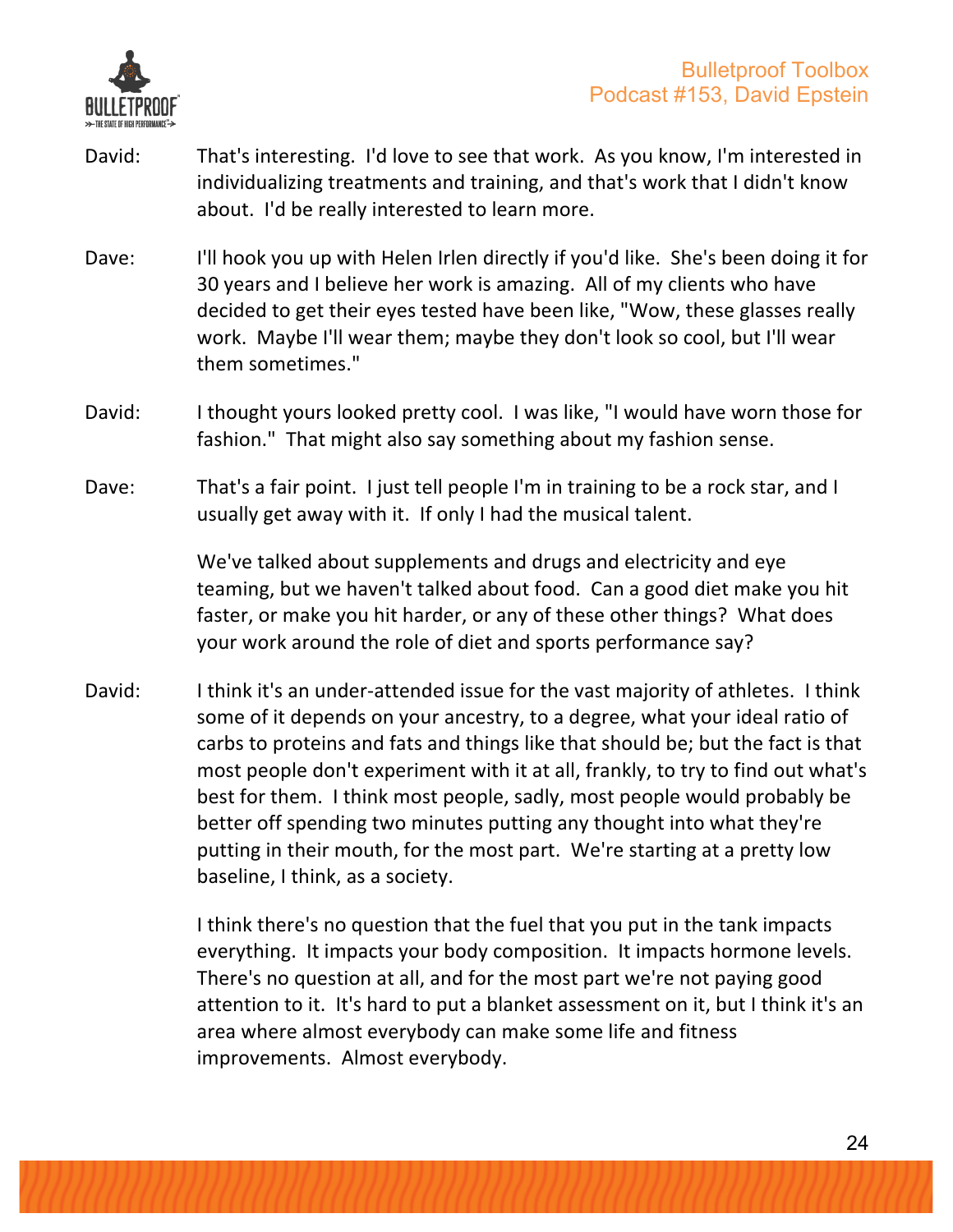

If you're incredibly ... I spent some time running with the Kalenjin marathoners, that's the minority tribe in Kenya that produces all the best marathoners. To put their achievement in perspective, 17 American men have run faster than two hours and ten minutes in marathon history, and 32 Kalenjin men did it last October. That's a minority tribe, 12% of Kenya.

- Dave: Statistics like that are awesome. How can you argue with that?
- David: Yeah. They eat basically an all-carb diet, they eat this maize meal called that I think would not be recommended for most people, to eat an all-carb diet. That said, one, their ancestry's different; and two, their physical activity levels are incredibly high and at altitude. Sugars can be a good fuel, if you're about to go out and burn it right now, which they generally are. I think a lot of it also depends on your lifestyle and your needs.
- Dave: We have too, who are eating 60, 70% starch. It's not like you can't do it, and there are huge gut biome issues we're just figuring out around the type of starch, and what grows there, and what actually turns the starch into fat in the gut. I generally find that, in my own experience in the anti-aging circles and all, that limiting carbs tends to make people leaner, at least people who live in the West and have normal Western lifestyles.

If you walk miles a day, things are different. If you're training really heavy and you were on a zero carb diet ... Some people, they absolutely kick ass on ketosis. I've interviewed world champion athletes who haven't touched a carb in a year. Then there are other people, who I'd say are more common, that if they're on that regimen, their blood panels don't look good, and performance suffers even if they can do it.

There isn't a one size fits all, but there are general principles that seem to work for 99.9% of people, and I think that we have enough knowledge between the pro sports fueling, the nutrition side, and then the aging side, to say there's at least some best practices. I like to think there are, and certainly, in my own life, 100 pounds lost seemed to help.

David: That's awesome. One thing that bothers me is that there's so many, I think even a lot of people who have good intentions, are fooled. There's a lot of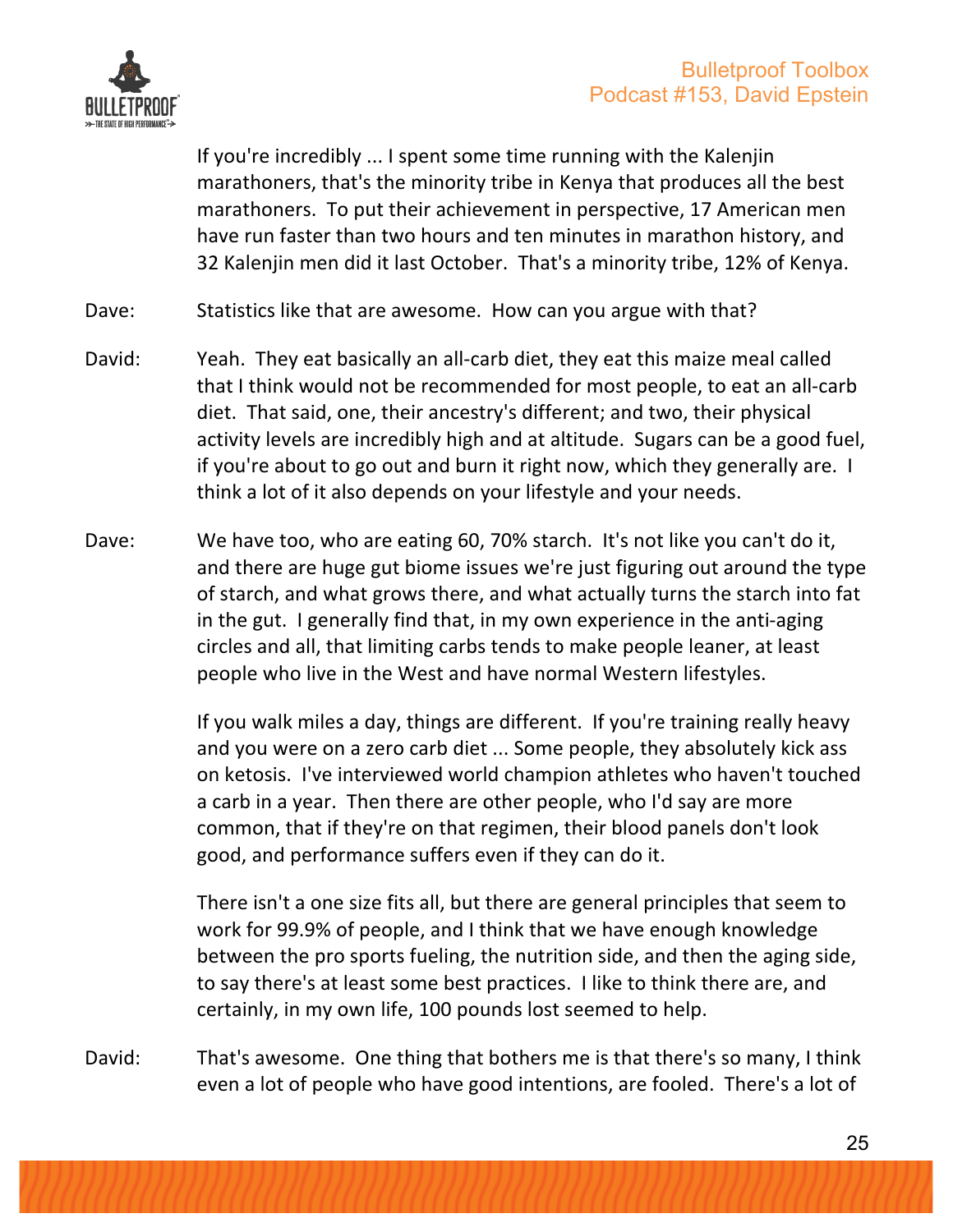

marketing of things to make them look like health food. Some things that aren't terribly unhealthy; think about people say, "I'm going to have a healthy breakfast, I'm going to have oatmeal." Well, most oatmeal's using rolled oats, right? Really, if anything, you should be doing steel-cut oats, not rolled oats, because they're basically taking away the part of your digestive process that you want to act, so you're going to have a different kind of insulin spike and things like that.

It bothers me how difficult it is for the average consumer to interpret the food that they're buying. That bugs me.

Dave: I see these gluten free products now. Like, really? You took out gluten, you have raw garbanzo beans and high fructose corn syrup. Between the inflammatory response from the lectins and the insulin and the triglycerides, honestly, maybe you just shouldn't eat whatever that concoction was, and you should just eat a piece of food that you can recognize.

> Yeah, the marketing's gone nuts, and the regulatory side of that just makes it really hard for food companies who do make healthy stuff.

Every paleo food company out there would love to put a "heart healthy" logo on their stuff because it is, but it's the exact opposite of what get's "heart healthy," which is Cheerios. I'm always just dumbfounded by that, and realize that there's so many things that consumers don't understand that food companies are bound by. It's a Byzantine set of things there, but by the end of the day, cheap stuff gets marketed as healthy, and that's destructive for athletic performance and just for human health.

- David: Yeah, it's too bad, like you said, of the gluten free products, because that's people who are either need to, or trying to, make a change for their health, but they're ending up getting products that are just replacing the gluten with some kind of sugar or sugar substitute, because they then want to make it taste good, because it doesn't have gluten anymore.
- Dave: It's not right, and it's confusing. Trying to take this incredible set of knowledge and then make it into something that you can do without having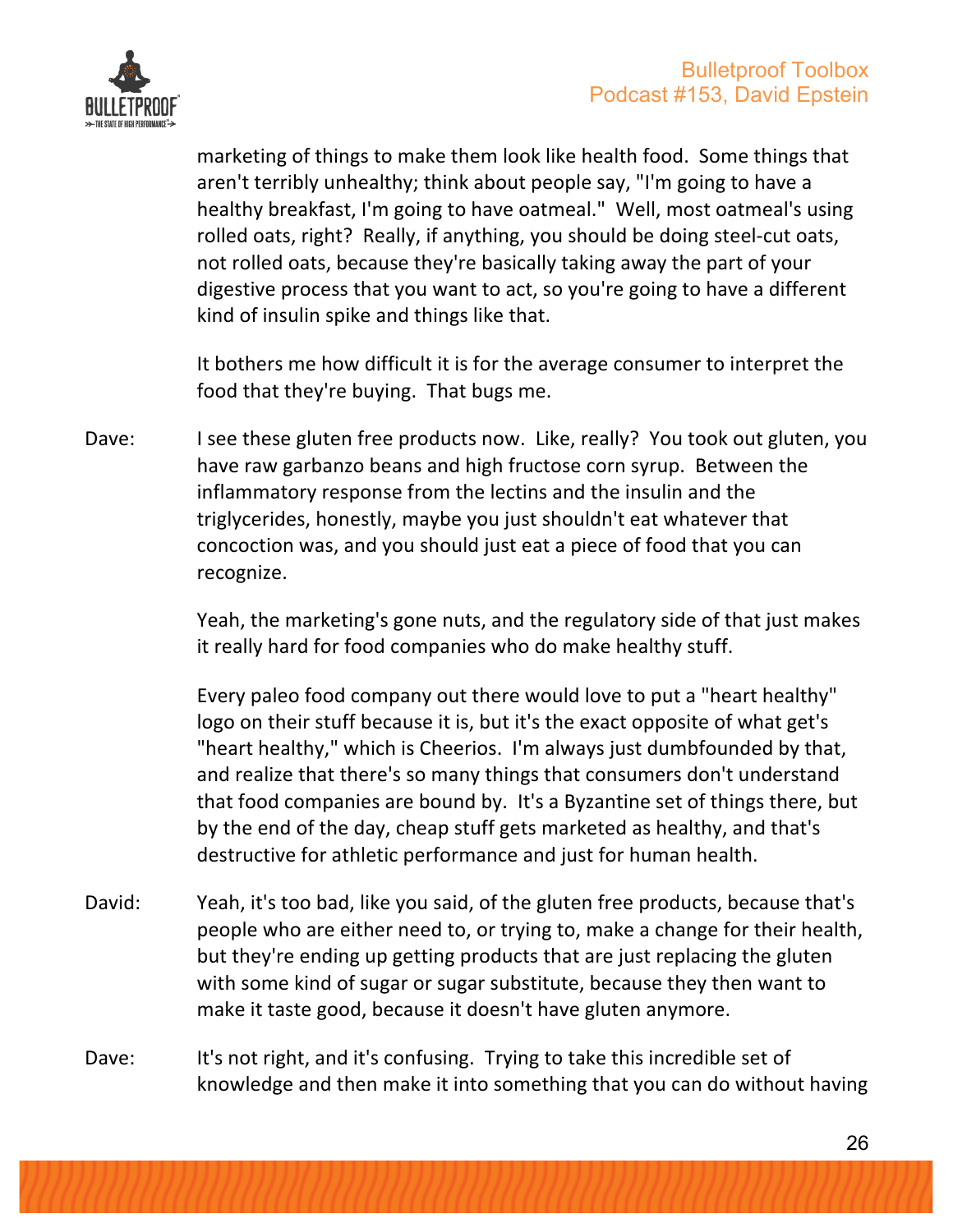

a degree or an enormous amount of time to research it, it's tough. I think it's one of the reasons that you see pro athletes eating Mike and Ikes or a bunch of cherry Twizzlers before they go out to play. It feels like sugar, sugar's energy, I exercise, I need sugar.

But when you get Cate ... What's her name ... Cate Shanahan, who worked with the Lakers, and put them on a diet that's super high in fat, they're drinking Bulletproof coffee, and the difference how most of the players felt was amazing. Some of them were like, "Screw that noise, I want sugar." Even at the premier level of performance, the differences are so profound that I'm hoping that science and Internet and [inaudible 00:48:40] science, and even hard investigative journalism, like we're doing, will at least help to directionalize things, even if we never are exactly prescriptive.

Are you hopeful that we're going to see improvements there, or is it just my being?

David: I am very hopeful, and I think we will. I think it takes time; I think it's like steering an oil tanker, you have to start from 40 miles out from shore before ... There are going to be pe who are willing to, and can invest a lot of their own research time in this who are going to be ahead, of course; but in terms of the mass of humanity, I do think so. I think already people are having to change their ideas about fat to a degree, and I think that's starting to seep into a larger segment of the community. I think that will continue to happen.

> Things like eggs carry a major stigma for some people because of some epidemiological studies that I think have poorly controlled the number of variables. If eggs turn out to do the worst things that previous epidemiological studies have said they do, I'm going to be in big trouble, because I eat a lot of eggs. Quality eggs, not things that are pumped full of hormones and all that kind of thing.

> I think there's already starting to be some change, and that we're going to see a typical pattern, which is some early adopters who are going to start spreading information to their networks, and then it will take some time. People hold certain stigmas about things they've heard without even really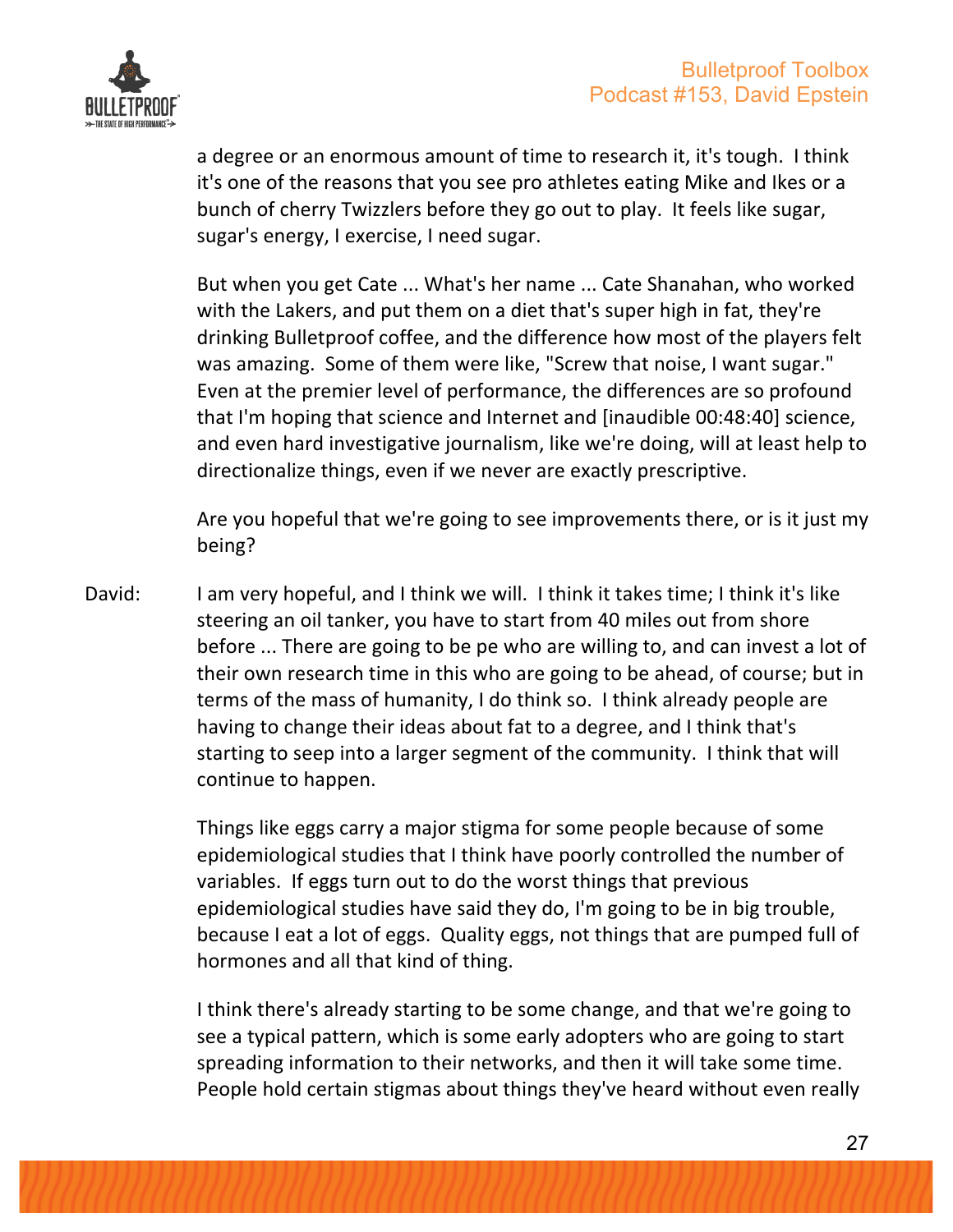

knowing why they do, but they can be really, really hard to change. I think even as people hear different things about fats, that emotional part of brain that it's embedded in, that really takes time to change.

Dave: Even now, if you say coconut oil on the street, the first word that comes to people's minds is cholesterol.

- David: I cook my eggs with coconut oil in the morning for breakfast.
- Dave: It's a wise move, because it's stable under heat. If you're going to heat fat, you don't want to do it in olive oil, that's for sure. You do it because you're educated, but the average person still has these weird correlations that came entirely from the American Soy Association's marketing campaigns. Once that gets stuck in our collective consciousness, it's pretty hard to get unstuck; but I think the Internet is starting to do that. Work like yours, even, is where people go, "Let's look at the science, let's dig in, and let's do it."

Speaking of digging in, we're coming up on the end of the show, David, and there's a question that I've asked every guest on the show.

- David: Okay, I have one thing before we finish that I want to tell you, since you started talking about EPO. Can I stick it in now?
- Dave: Please, please, yeah.
- David: The last chapter in my book, which is one of the coolest experiences I've had as a reporter, the main character is a guy named Erro Mon-ter-on-ta who was the greatest, probably, endurance athlete in the world in his generation. Finnish skier, 7-time Olympic medalist. When I went to visit him, he's retired, working as a reindeer farmer in the Arctic. He had hematocrit, which is the proportion of your bloodstream which is red blood cells, in the mid-60's in his competitive career. Just for comparison, you're not allowed to start the Tour de France if you're above 50, and he was in the  $mid-60's$ .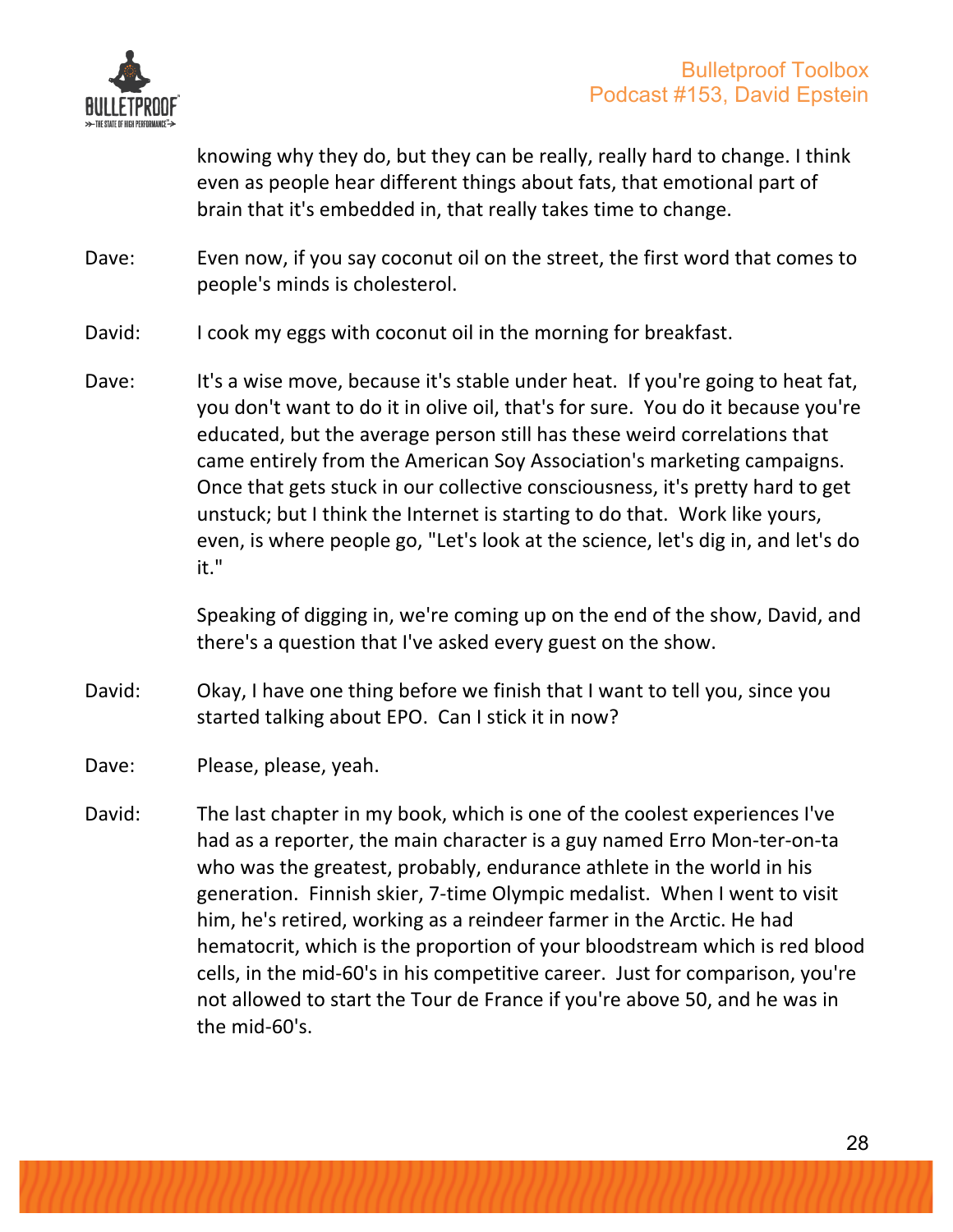

It was always thought that he was blood doping, and 20 years years after his career ended, a group of Finnish scientists started noticing this in his family members. It turns out, they have a gene runs in their family that causes a truncation of the EPO receptor. The receptor's like a lock, the hormone's like a key; when you put the key in the lock, it kicks off red blood cell production. The truncation of that receptor took away the gauge that says, "Okay, enough red blood cells, stop making them," so they had this runaway red blood cells.

When I went to visit him, when he was younger you couldn't tell, but now his skin has turned all purpley and red. This was an amazing example of a guy who was naturally EPO doped, which I thought was fascinating. Since you started off talking about that, I just thought it'd be a cool ending.

Dave: That's amazing. Basically, there was a hacked feedback loop. Where there should be feedback to lower this, but by changing a feedback ... There's probably something you could do with an athlete today, maybe not to change the shape of a receptor, but there's probably something you can do to interfere with feedback loops in the body.

> It's crazy, when you look at the hypothalmus, the pituitary, and all the other hormone systems that are affected, and there's hundreds of different feedback loops in there. I think there's enormous science to be done around carefully modulating those so that you can do things, rather than just taking fire at hormones. You can actually look at the feedback system and where it's broken, or where you just want to tweak it a bit.

The nuances of that ... I've never been more excited in my whole life about the potential there, because we've knocked out most of these now, which we didn't know 20 years ago, and now we're starting to understand the biochemistry, and even some of the electric stuff that's happening there, and saying, "We can change it."

I want to raise my EPO levels, because they're actually a little bit low, which is kind of cool. It turns out that people who are exposed to certain biotoxins in the environment have lower EPO levels, and that can have all sorts of problems for tissue oxygenation, and athletic performance. It's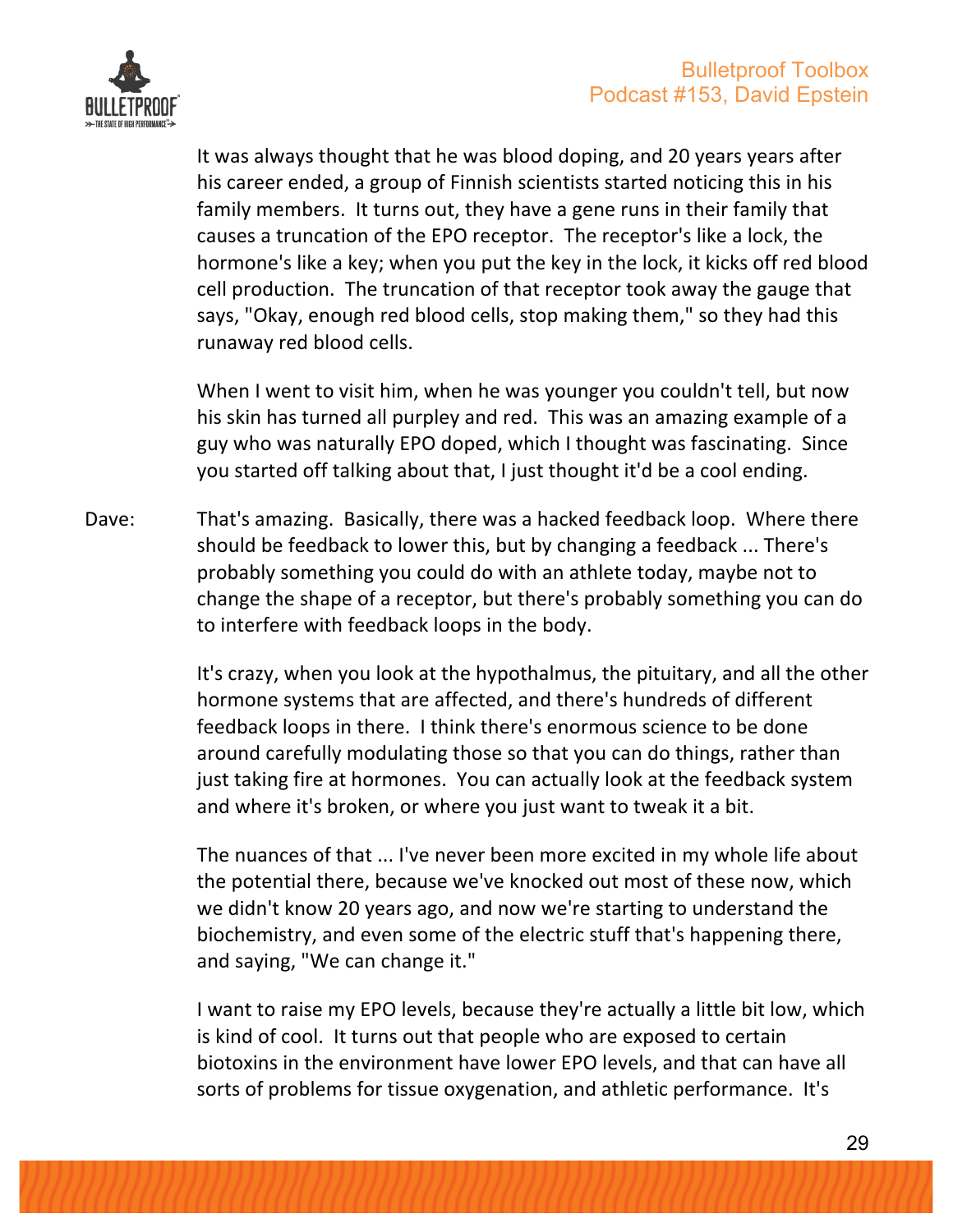

amazing what small tweaks in the environment can do to a signaling system, and to what happens there. Now I'm all excited about you doing it.

- David: Cool. As you mention, that gets into a scary point of endocrine disruptors in the environment. A lot of chemicals that we put into the environment, most of which we know very little about, how they affect human health.
- Dave: I really appreciate that you brought that up, too. A big part of the principles behind the Bulletproof Executive and behind just reaching a state of high performance, whatever your game, is don't expose yourself to these little bits of Kryptonite in the environment when you can avoid it. I fly all the time, I know that I get toxins there; but I don't intentionally smear them on my skin after I get off the airplane, because I don't have to.

Just minimizing harm seems so intelligent, if you recognize the harm in the first place. There's the sort of meathead, thump the chest and say, "If it doesn't kill me, it makes me stronger." Hormesis is accurate, but when something damages your DNA every time you're exposed to it, it actually doesn't make you stronger.

- David: Yeah, if it doesn't make you stronger, that's like Orville and Wilbur were flying until they hit the ground kind of thing. Nobody's been able to come back and say, "Well, I guess it did kill me, it didn't make me stronger."
- Dave: That's a very fair point. "Oops, I guess I was wrong," and then you hit the wall.

All right, here's our question: Given all of your research, and all of your life, completely apart from your research, your top three recommendations for people who want to perform better at everything, not just at sports. Basically, for people who want to kick more ass at life, what are the three most important things that you'd offer them?

David: I'm going to pick things that I think can spread across all people, so that they're not task specific. More and better sleep; for most people today, I think that means controlling their screens before sleep time. As much focus as we have, I think highly motivated people often don't a problem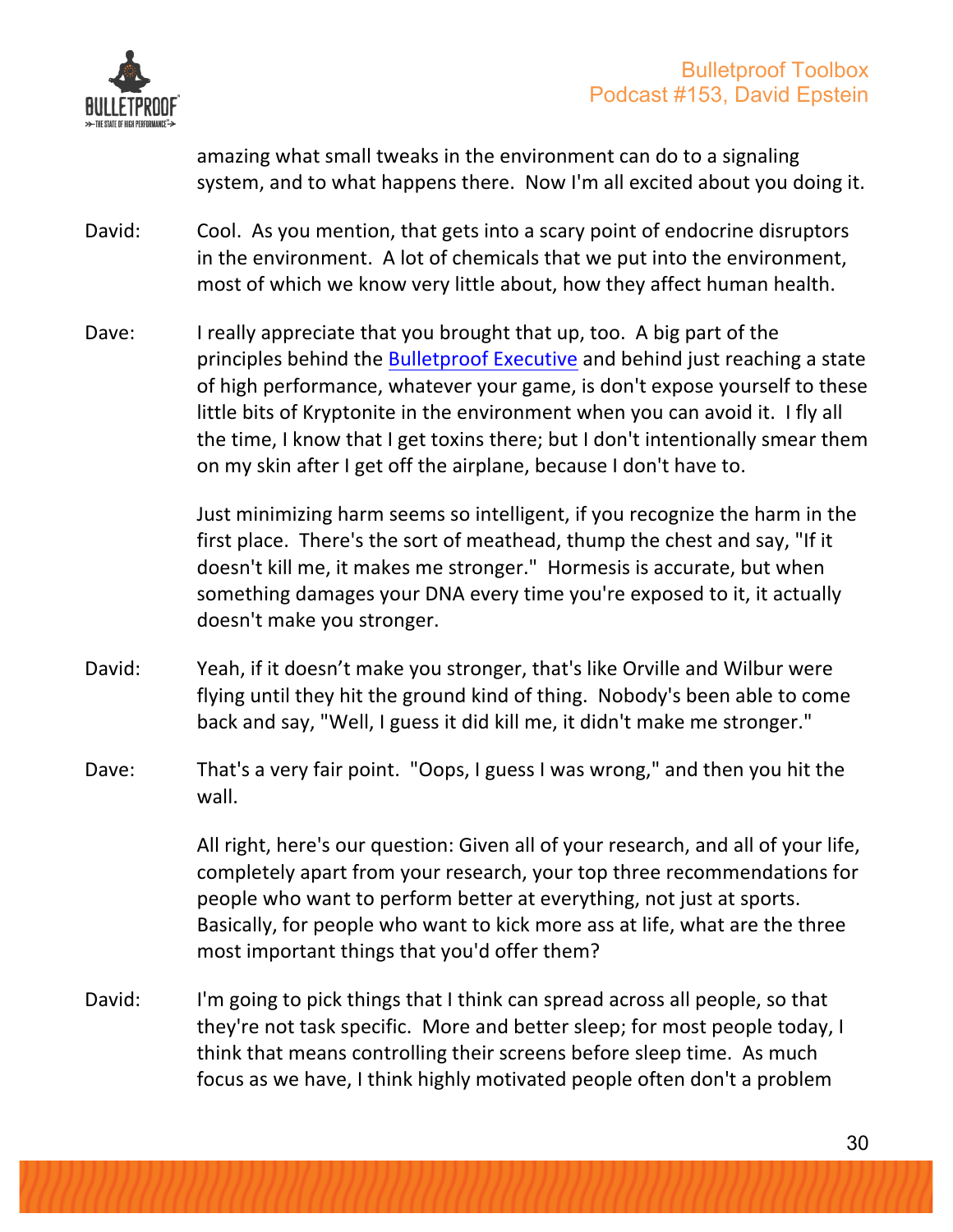

with getting themselves ready to train and things like that, but do sometimes in making sure that they, not just as a side thought, but budget in rest and recovery, cognitive and physical, to what they're doing. I think that has to be part of the plan, and is for the lead athletes, where they budget in recovery. Whether it's time to allow physiological adaptation, or time to allow your mind to regenerate. I think those are things to focus on.

Also, I would just preach in general a mindset where whatever you're doing, you look at yourself as a scientific study of N equals one. One of the things in the reporting of the sports gene that blew me away was how truly different we are at the genetic level. There's this quote I love by a guy who was a world class hurdler, and was the world's expert in body growth and development, named J.M. Tanner, that says something like, "Because we all have a completely unique genome for optimal development, we would all have a completely unique environment."

You yourself are testing various things about yourself to find the optimal environment for yourself, and even if we have an identical twin, we have some genetic differences from them. The act of training, or of trying to get good at something, is a biological setup exploration that's beyond even what cutting edge science can tell you at this point, in many cases. I think we need to look at that, and continually self-reassess what works for us, because it might not be what works for the next person.

I know that sounds like a very general point, but that approach worked for me in my training, and I became a better long distance runner at 35 miles a week of certain targeted types of intervals than I had been in 90 miles a week of distance, because I eventually realized that what worked for some other people wasn't working for me, and that made all the difference. I think it can for a lot of other people as well.

Dave: What an amazing point. I had the same thing; I know I weighed 300 pounds, I worked out six days a week, an hour and a half day, I cut my calories to 1800, and I stayed fat. I felt guilty for a long time, because obviously I wasn't trying hard enough, before I hit on that same point you just mentioned, which was if it's not working, it's not working. Try something else. It actually requires a pretty big leap of faith, because, "It's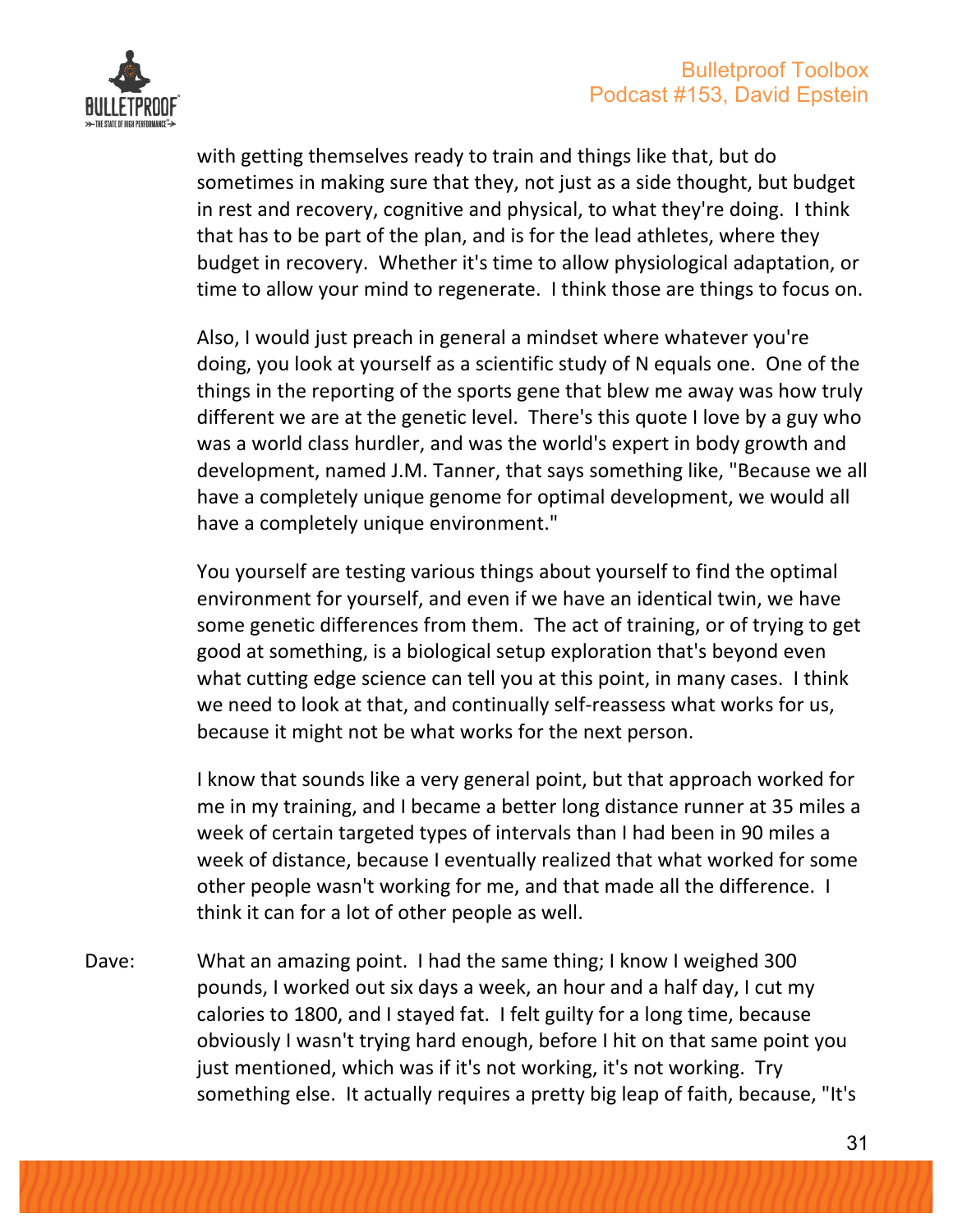

supposed to work, why isn't it working? What's wrong with me?" There's a whole inner dialogue that happens.

I appreciate you sharing that as one of the top three of your recommendations, because it certainly changed my life to realize, "Wait, I'm just going to go with what works, instead of what's supposed to work."

- David: Very well said. That's really one of the main take-aways for me in everything I do now. I'm lucky I had the chance to work on this book, because it gave me insight into those things.
- Dave: David, thanks for being on the show. Can you let listeners know, a lot of them are driving and all of them will get access to all these links and they can see the podcast transcript, but let them know the title of your book, where they should go to pick it up, your website, and whatever other coordinates they should know about, to hear about your fascinating work.
- David: It's "The Sports Gene: Inside the Science of Extraordinary Athletic Performance." My site is thesportsgene.com. I'm on Twitter at @DavidEpstein, it's at Amazon and it's at your bookstore. I just added an afterword to the paperback that's out recently.
- Dave: I'm going to do something I haven't done before. If you loved this show, and you thought it was amazing, you should actually go into a bookstore and buy the book instead of just buying it online, because, well, the people who sell books really pay attention to that, and as an author of "The Bulletproof Diet" book, coming out from Rodale December 2nd, big launch, it really matters when people pre-order and when people actually buy in bookstores. Support this kind of work, because it's an awesome book, by going to the bookstore and buying it. If that doesn't work, click "buy" on Amazon, that works too.
- David: Thanks for that.
- Dave: You got it, David. Thanks again, it's been an awesome show.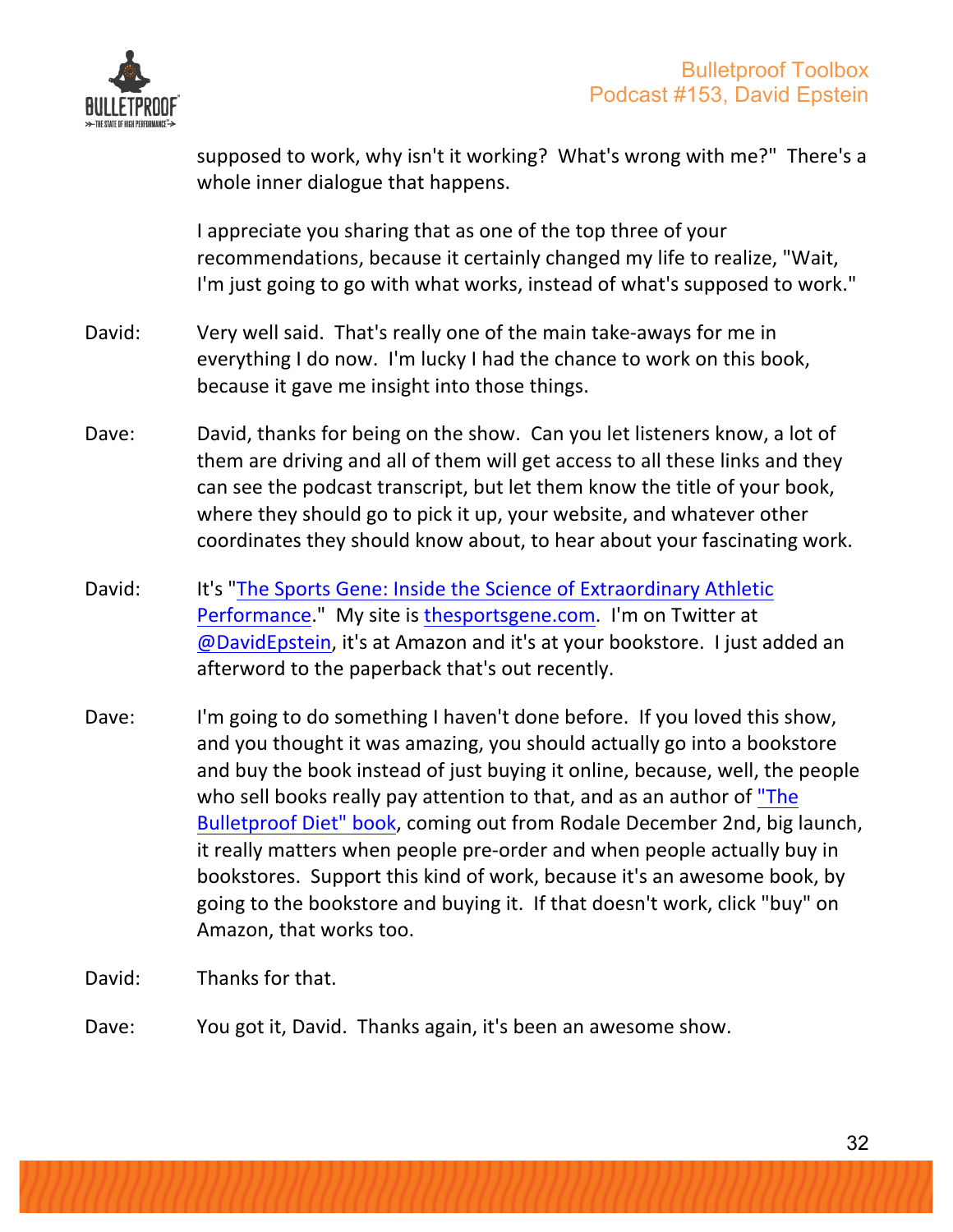

- David: My pleasure. I appreciate it, it's fun to talk to you. I'd love to hear more about how you found your path sometime, it's really fascinating and obviously the changes that you made to yourself really [inaudible 00:59:49] awesome, just really cool.
- Dave: We'll hook up next time I'm in Connecticut.

If you like the show, please do me a favor and go to iTunes and leave a review, and say, "This was good." It's really, really helpful; it'll help David if you liked this episode, and if you like the show, it'll help other people find it. This is one of the ways that the show is number one ranked in the health category quite often, is that people take the time to say thanks. The content's free, there's more than 140 shows now, and I spend a huge amount of time preparing for these, in order to not waste your time when you're driving, when you're listening to this.

Please say thanks, just leave a review on iTunes, let everyone else know that you thought this was worth an hour of your valuable time. Thank you.

One of the things that makes you most bulletproof is the ability to focus. I don't mean focus for a minute or a few seconds; I mean focus for as much time as you need to focus to get the job done. For that, I've trained myself using the upgraded Focus Brain Trainer. By teaching yourself to consciously move blood to the front of your brain, you can teach yourself to focus effortlessly for long periods of time.

I've used this technology extensively myself, and I used it with some of my executive coaching clients, in order to help high performance people become even more higher performance.

### **Featured**

David Epstein

The Sports Gene: Inside the Science of Extraordinary Athletic Performance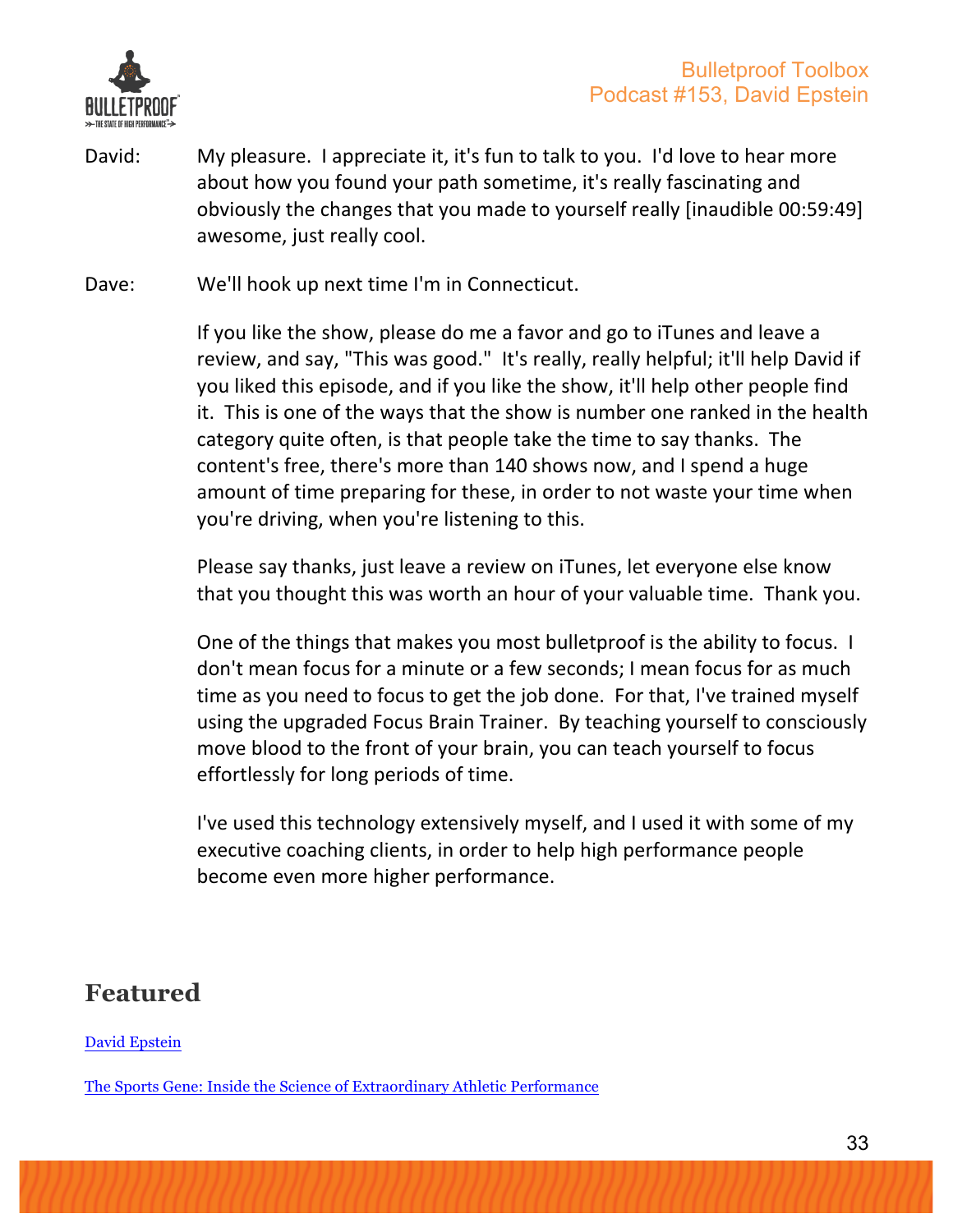

The Sports Gene Blog

David's TED Talk – Are Athletes Really Getting Faster, Better, Stronger?

Twitter - @DavidEpstein

The Sports Gene on Facebook

#### **Resources**

- Erythropoietin (EPO)
- ACTN3 Genotype is Associated with Human Elite Athletic Performance (study)

Muscle fiber types

**Hematocrit** 

Are There Genetic Markers for Concussions? (Huff Post)

Ehlers-Danlos Syndrome (Hypermobility type)

Whole Body Vibration

Electrical Muscle Stimulation

The HERITAGE Family Study

Myostatin Inhibitors as therapies for muscle wasting associated with cancer and other disorders

New Muscle Drugs Could Be the Next Big Thing in Sports Doping (Myostatin Inhibitors)

Silicon Valley Health Institute

Is Testerone Replacement Therapy Safe? Harvard Health Men's Watch

American Academy of Anti-Aging Medicine (A4M)

Flow Genome Project

Stephen Jay Gould

Irlen Lenses